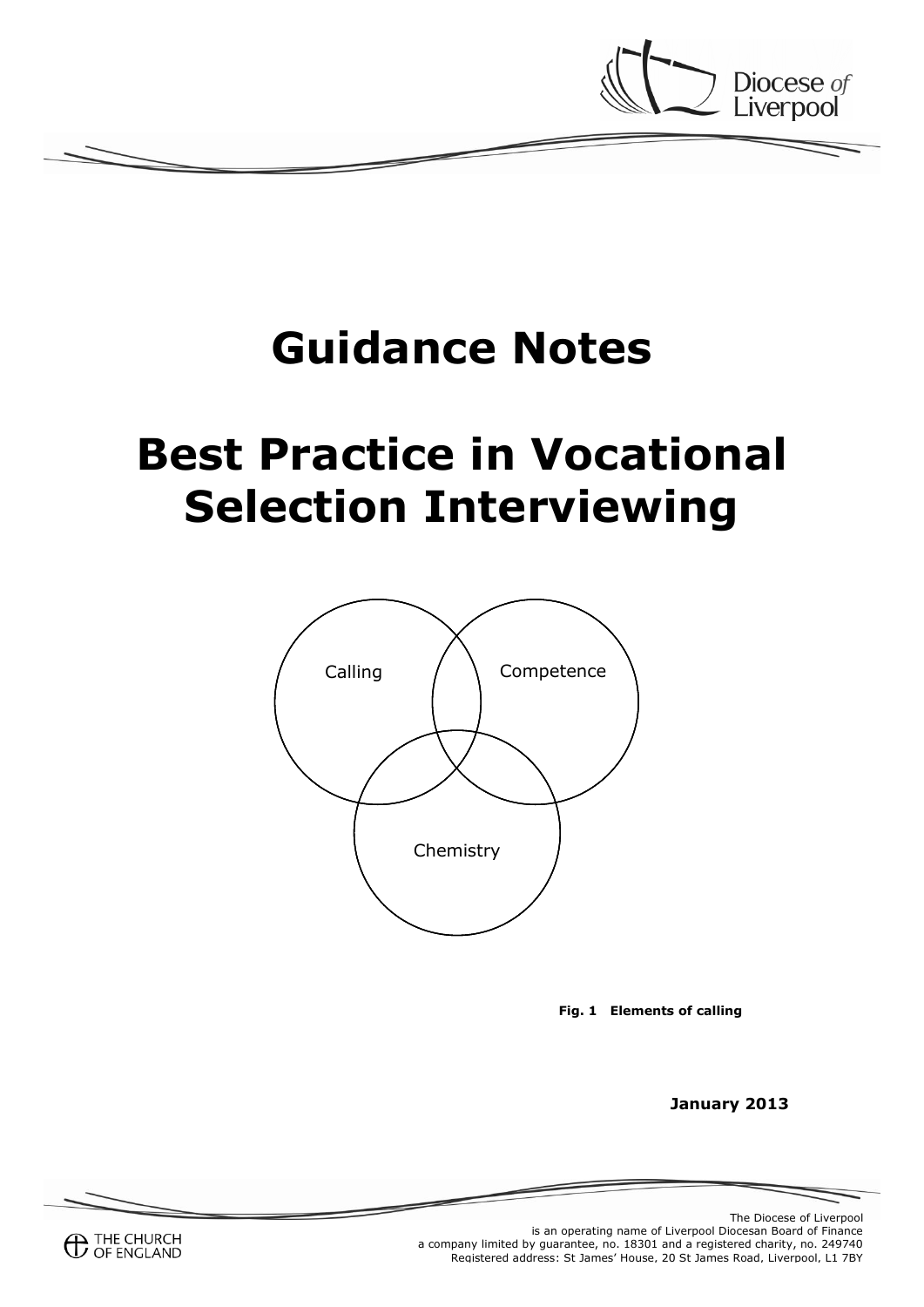#### **How to make selection work for you**

**Fig. 1** *Elements of Calling* shows three elements that are required for you to appoint the right minister**: Calling, Competence and Chemistry**. In this context you will be looking to see if the candidate:

- **1.** Is called to your Parish
- **2.** Is competent enough to meet your needs
- **3.** Has the right chemistry to fit with your team

Ideally you will be looking for someone who has a balance of all three elements and who can fit in your church context. A minister may feel called to your church and may have the skills your require, but may lack the qualities needed to work well within your team. Equally, they may have the right skills (competence) and connection with your people (chemistry) but their vocation is not in your church setting. Alternatively, calling and chemistry may be right but they do not have the skills that you require them to have in order to do the work that you need them to do.

You can assume that the candidates you see are called to ministry and competent enough to fulfil the general requirements of the role of minister. However, that does not mean they will be right for you in your church context at this time.

In order for you to find the right person for you need to understand your setting



**(a)** In order to find the right person you need to understand your setting **(Where are you now?).** 'Where are you now?' should be incorporated in your parish profile.

**(b)** Considering both the history and possible future of the church will enable you to determine '**Who do you need?'** Who you need will form the basis of your Job Profile and your Person Specification.

**(c)** Once you have the above information discerning who can take on your role becomes much clearer. This process document will take you through the steps of '**How do you do it?'** and help you appoint the right person for your parish.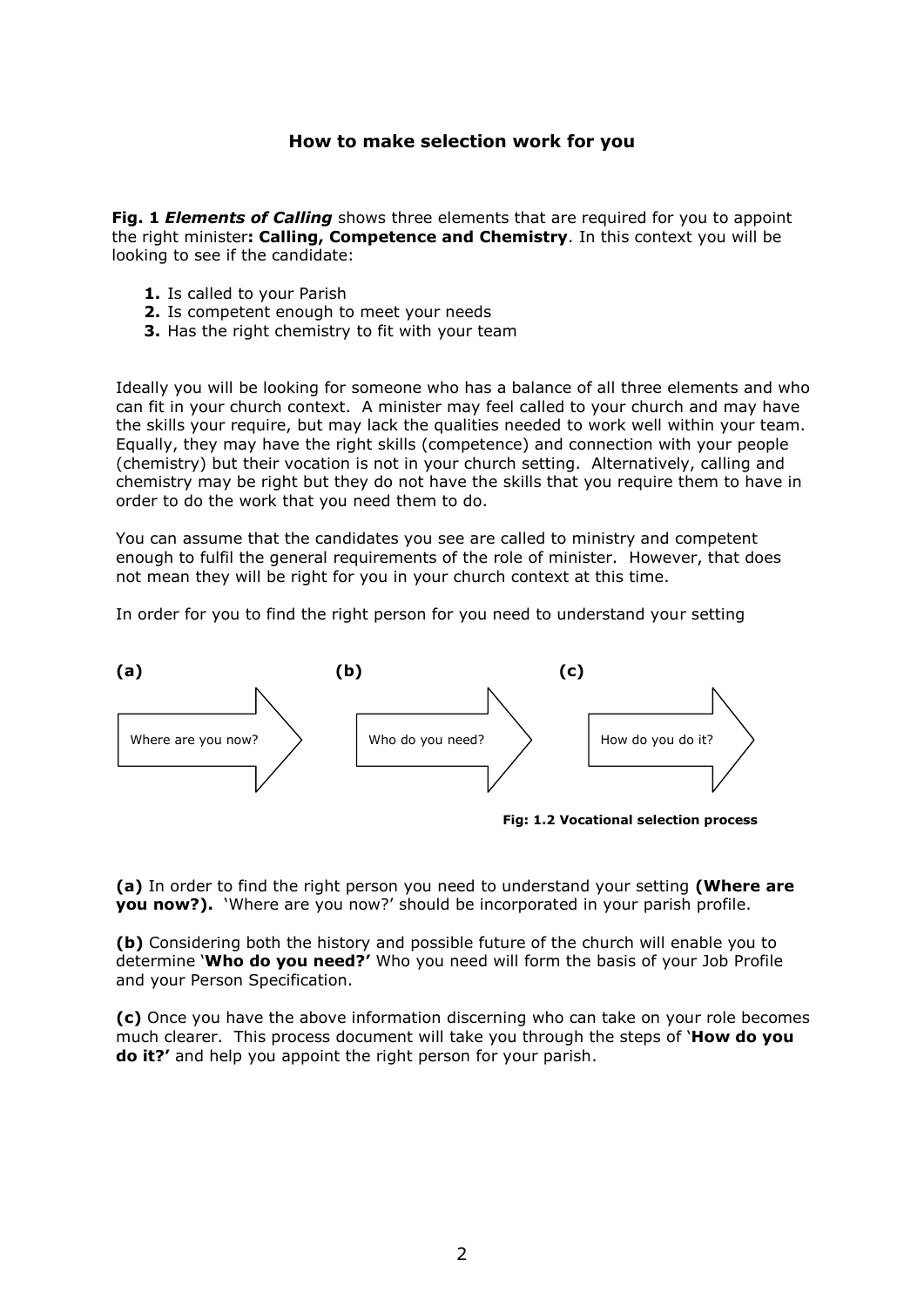# **CONTENTS**

| How to make selection work for you            | 2  |
|-----------------------------------------------|----|
| Introduction                                  | 4  |
| The Law                                       | 5  |
| Ecclesiastical Law                            | 5  |
| Discrimination                                | 6  |
| Pre - interview Process                       | 7  |
| Short listing                                 | 7  |
| Responsibility for short listing              | 7  |
| The short listing stage                       | 7  |
| Other selection methods                       | 8  |
| Interview structure                           | 8  |
| Panel interviews                              | 8  |
| Structure of the panel                        | 9  |
| Roles and responsibilities of panel members   | 9  |
| Confidentiality and Data Protection           | 11 |
| Other considerations in the selection process | 12 |
| Appendices                                    | 14 |
| References and Resources                      | 24 |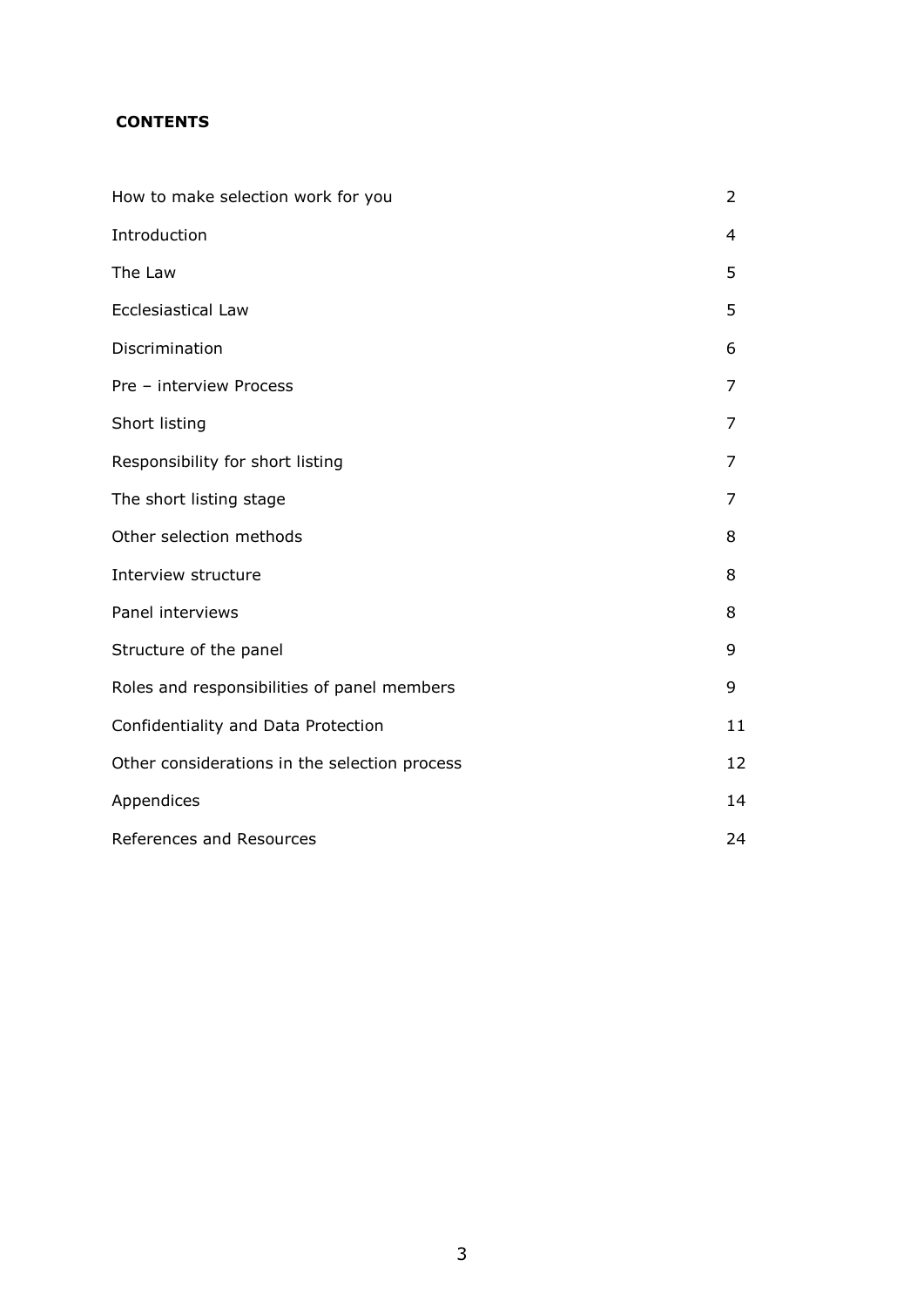# **Introduction**

Vocational selection is like building a jigsaw. It involves discerning whether a candidate has the talent and skills to fill your needs at the same time as testing their 'call' against objective selection measurements. Your church and other stakeholders need enough of a picture to be reasonably confident that the candidate is both called and confident enough to be appointed. That picture will be drawn from a combination of paperwork, prayer, references and encounters that determine whether the applicant's strengths and passions fulfil your needs **(Fig 1.3 Elements of calling).**

The selection interview plays a significant part in the vocational selection process and in the building of this jigsaw. The interview is your opportunity to discern whether the applicant is right for your parish. Within the context of vocational selection it is used either as the sole method of selection or in conjunction with other types of assessment e.g. presentations, observed preaching etc. Whilst interviews are a widely accepted practice across our Diocese this guide is aimed at providing guidance and hints and tips on how to maximise the effectiveness of interviews when selecting the best minister for your parish. It covers the following areas:

- The Law
- Ecclesiastical Law
- Legislation
- Discrimination
- Pre interview process / short listing
- Interview Structure (Panel Interviews)
- Interview techniques and tips including example interview questions
- Other considerations in the selection process
- Tools to help you

#### **Please note this document does not replace training for interviewers.**

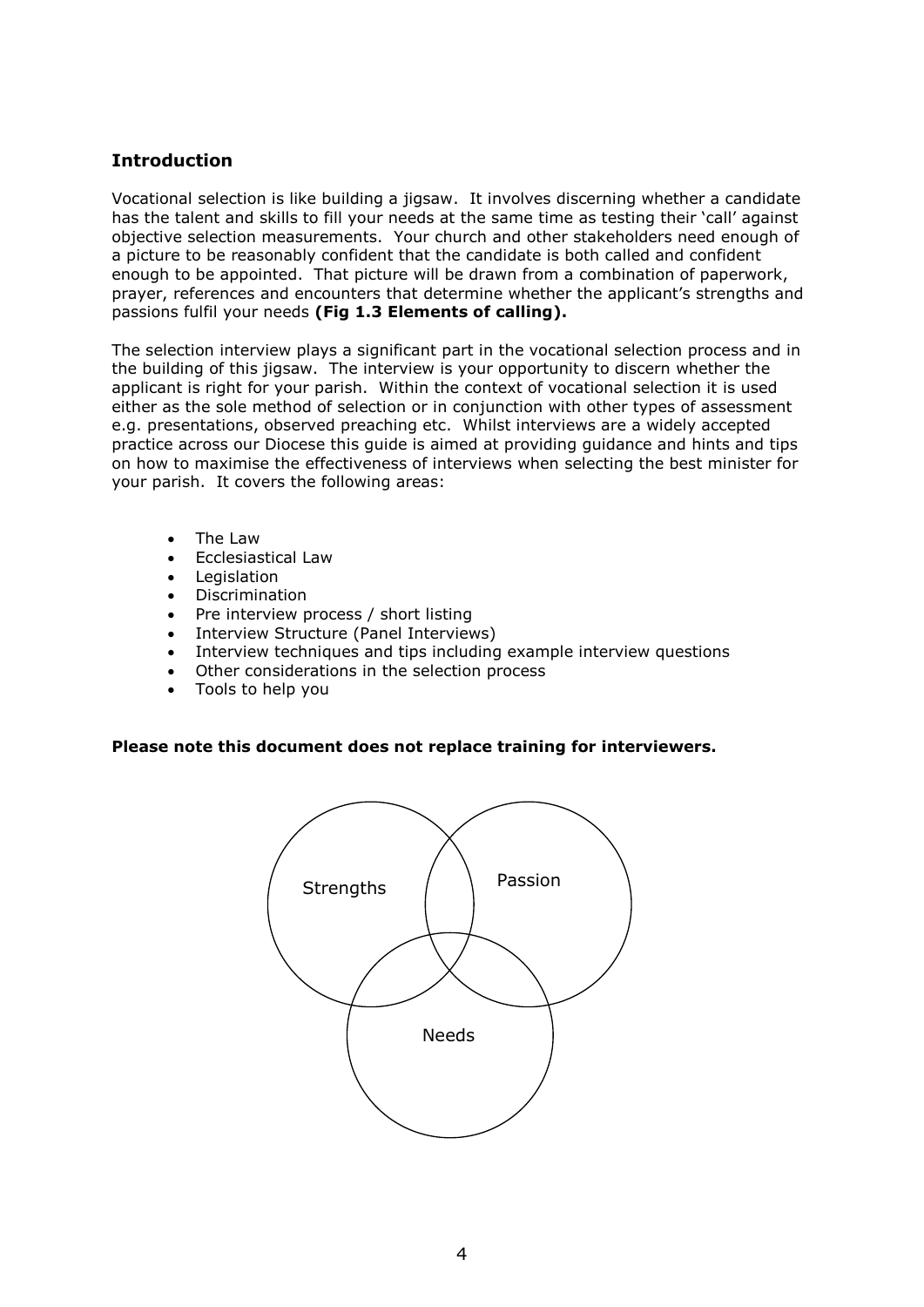#### **The law**

Ecclesiastical and secular law applies to the appointment process. Employment law i.e. the Equality Act 2010 does not apply to the appointment of incumbents (apart from those in Crown or Lord Chancellor livings) although it does apply to some other clergy e.g. assistant curates. Regardless of this a dissatisfied applicant may try to claim that the Equality Act 2010 does apply and the parish, the diocese, the bishop and / or the patrons may all be called to defend their actions as part of the determination by the courts whether there is jurisdiction.

#### **Ecclesiastical law**

Parts of the appointment process are governed by Ecclesiastical Law (generally measures approved by Parliament) whilst matters to do with the role and duties of the clergy are also governed by Canon Law and the Anglican formularies (39 Articles, 1662 Prayer Book and 1662 Ordinal). However, these laws and formularies make it plain that in matters of faith and conduct our supreme authority must be the Bible, which is God's written word.

#### **Legislation**

The main piece of legislation that has a bearing on the process of appointments is the Patronage (Benefices) Measure 1986. This covers the process of appointments and the roles and responsibilities of the various parties. Further information on this measure can be found on the Office of Public Sector information website www.opsi.gov.uk

#### **Appointment of women priests**

The priests (Ordination of Women) Measure 1993 allows parishes not to appoint a woman priest, but the PCC must have passed the appropriate resolutions before the appointments process commences for this exemption to be valid

#### **Common Tenure**

From 2011 clergy appointed to an ecclesiastical office hold that office under Common Tenure. Incumbents are still freeholders of the benefice property but they no longer have freehold of office. Under this legislation development, review and capability procedures make it desirable for clergy to have a job description but this legislation does not otherwise alter previous legislation regarding appointments.

**All appointment processes should however take into consideration anti discrimination law covered by the Equality Act 2010. Further information on this law is outlined in the next section.**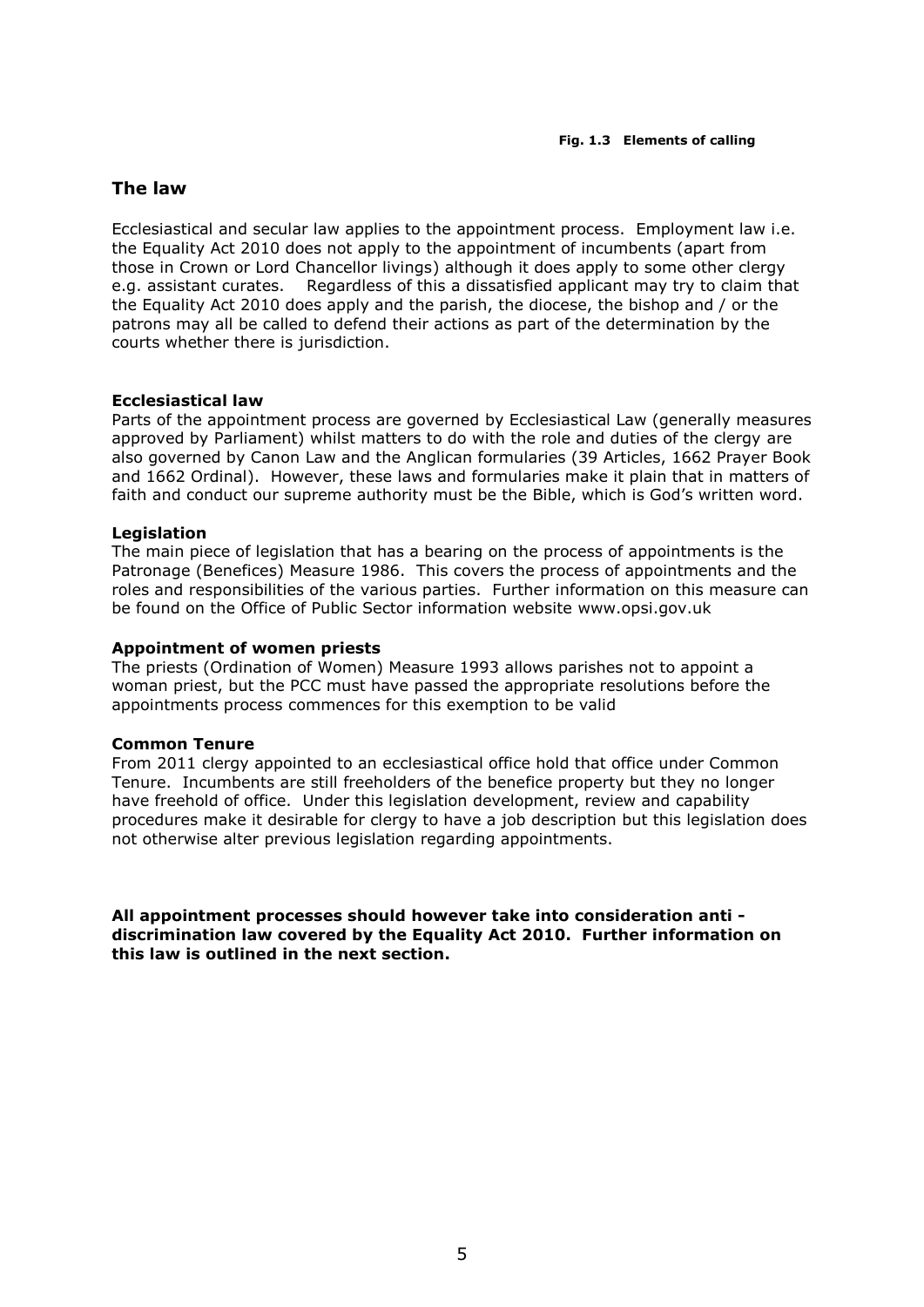# **Discrimination**

#### **Potential liability for discrimination in employment**

Anti- discrimination law **(Equality Act 2010)** applies throughout the entire process of recruitment, including selection interviewing. The application of this act to ecclesiastical offices is however not straightforward because Clergy holding parochial offices are not employees and do not work under any form of contract. The act itself is tailored to the secular sphere and does not reflect the particular characteristics of some ecclesiastical offices however, in order to provide an equitable approach to all of our appointments we recommend treating all Clergy appointments, for practical purposes, as if they were subject to the Act.

This means it is particularly important to scrutinise any requirements or selection practices that appear to discriminate against women (or men), or on grounds of age, disability, sexual orientation, gender reassignment, race, pregnancy, marital or civil partnership status. It also means that great care must be taken during the process, for example at interview, only to ask questions that are strictly relevant to determining how far the applicant meets the criteria. Questions about family circumstances will need to be justified. **(See Appendix E – Avoiding discriminatory questions)**

The House of Bishops' statement *Issues in Human Sexuality* makes a distinction between sexual orientation and sexual conduct. A pastoral statement of 25 July 2005 on the Civil Partnership Act reaffirms this teaching. All clergy are expected to conduct their relationships in a manner consistent with the standards set out for them in *Issues.*

Anybody wishing to restrict the field of candidates on the grounds of sexual orientation, marital or civil partnership status, including remarriage, will need to think very carefully about how this could be justified and take legal advice. If any exemption (occupational requirement) is claimed under the Equality Act 2010 with reasons which comply with the exemptions under the Act this should be stated at the outset in the advert and the person specification. Candidates would therefore be expected to state at the panel interview that they are able to comply with this exemption.

Apart from any questioning relating to stated occupational requirements it is very strongly recommended that lifestyle issues are not raised at panel interview. This guards against inferences being drawn about the reasons why a particular decision has been reached as well as helping to prevent interview panels straying into inappropriate areas of questioning. If there is no occupational requirement attached to the post then it is for the bishop at his interview with the recommended candidate, to probe his or her fitness for office in relation to their ability to comply with the Canons, the Ordinal and any agreed Church of England protocols for priests.

#### **Further Guidance on the Equality Act (2010) is covered in Appendix D**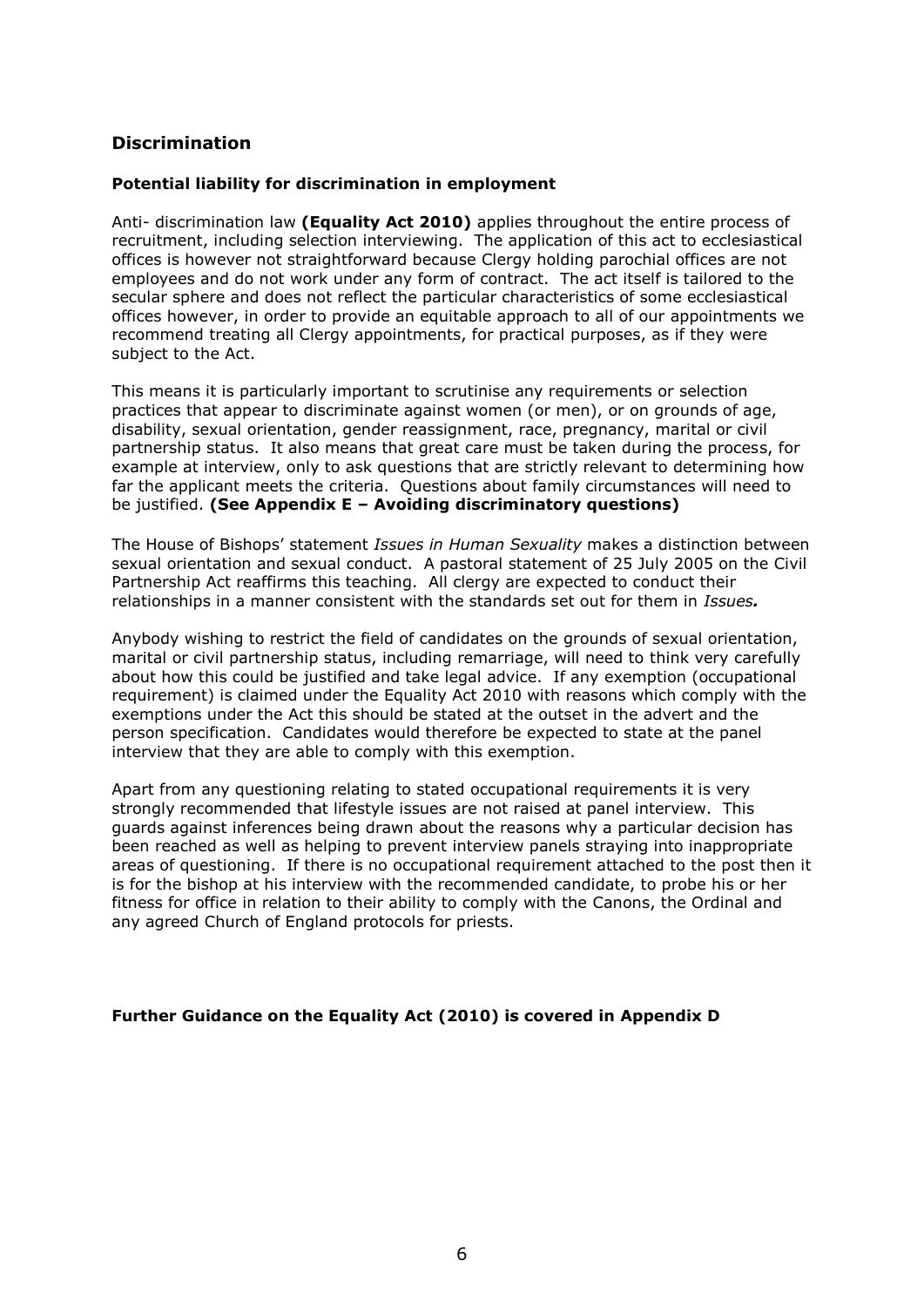#### **Pre - interview process**

Once you have received applications for your post the process goes live. Up to this point you have been focussing on what the parish is like and creating a profile that you would like to fill with the next leader of your parish. Now you have to pre –select and in doing so remove any preconceptions you may have developed over time about the type of person you would like to fill the role.

#### **Short Listing**

Application forms encourage applicants to show how they meet the criteria in the person specification by using specific examples. This ensures all candidates are judged by the same criteria: that is, those recorded in the person specification as either **essential** or **desirable.** This approach ensures that the best candidate for the job is selected in a transparent way and can help to protect against allegations of discrimination. It also demonstrates as far as possible at this stage that the candidate is capable of doing the role.

Even if there is only one candidate you should go through this process. You need to make sure any candidate meets the minimum criteria otherwise they should not be appointed if you firmly believe they do not meet your needs.

#### **Responsibility for short listing**

The responsibility for short listing rests with patrons and the Bishop's representative (usually the Archdeacon). However, they may choose to involve others and will have to decide who to involve based on the circumstances. It would be reasonable to expect all those involved in the interviewing to participate in the short listing as this helps with continuity and consistency and means that feedback to candidates can be given by the Bishop's representative (the Archdeacon).

#### **The Short Listing Stage**

At the short listing stage it is helpful to use a grid for comparing candidates fairly against the criteria required for the role. The person specification supports this process and ensures that all candidates are measured against the same criteria (essential and desirable). This is a transparent method and can help to protect against allegations of discrimination. Those who meet the criteria can be invited to interview.

#### **A short listing template is included in Appendix A.**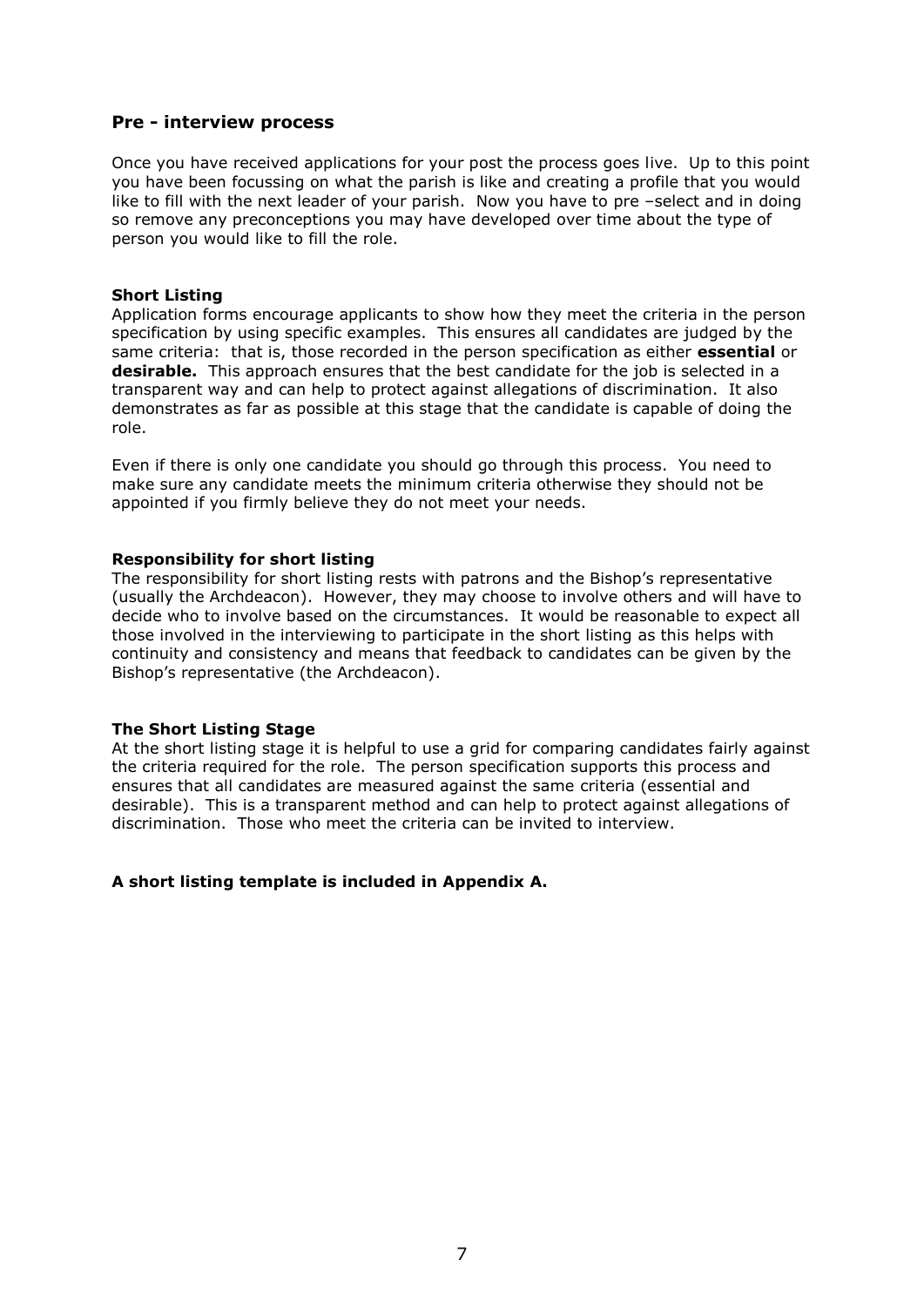# **Other selection methods**

Whilst the interview is an important part of the selection process, it is also useful to build up an understanding of candidate's strengths and gaps against the profile via other means which might include the following:

**Presentations –** Prepared in advance on a topic specified by the panel. They demonstrate ability to present knowledge and lateral thinking and to communicate vision and ideas about areas of work relevant to the role. Applicants should be given sufficient time to prepare for the presentation and should be given the choice on how to present i.e. Flipchart, power point or oral presentation. The duration of the presentation should last up to 10 minutes.

Example presentation topics are included in **Appendix B**

**Exposition of a biblical text –** Candidates would be requested to prepare a brief on a particular biblical text. This would give some insights into someone's teaching style, their ability to communicate theological ideas and to engage people.

# **Interview structure**

In its purest sense an 'interview' is a selection instrument with emphasis on the interviewer/s obtaining information from candidates in order to assess their ability to perform the role. It can take many forms from a one on one interview to one to several interviewers culminating in a panel interview. The latter method is the one most commonly used in a Church context when selecting members of clergy.

In practice, interviewers and candidates place considerable importance on the interview as an exchange of information and on how well the candidate performs on the day. Equally important are the less tangible and more subjective issues such as the personal fit of the candidate for the team / parish and discerning whether someone has the calling and the gifts to do a particular job in a particular place. The interview is designed to find out whether the candidate is right for you but also whether they feel the Church is right for them.

Variations in objectives of the interviewers will also influence the type of interview to be carried out and the questions to be asked it is therefore crucial to the procedure that interview objectives, format and content are agreed with all concerned prior to selection taking place.

#### **Panel Interviews**

Interviews can be conducted in a number of ways however the main model recommended within a Church context is the Panel interview (competitive interview).

#### **Definition**

The panel interview refers to the number of interviewers on the panel. The panel strives to achieve greater accuracy and objectivity by combining the skills and viewpoints from a range of specialists and then pooling their judgements to evaluate the candidate against a shared understanding of the assessment criteria.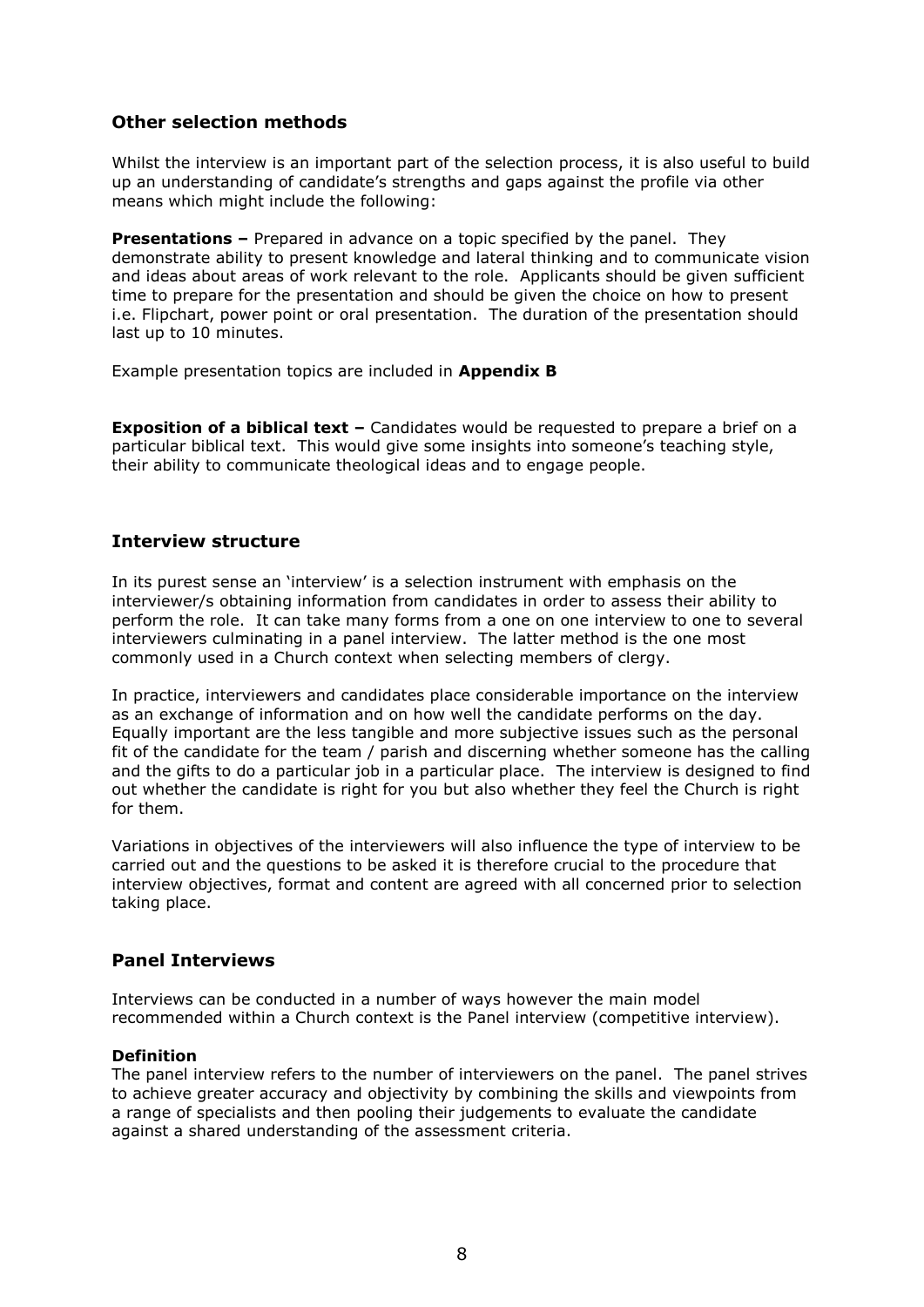# **Structure of the panel**

It is good practice for the composition of the panel to be balanced in terms of age, gender and race, although it is recognised that this cannot always be achieved

As a recommended guide we suggest a maximum of five panel members consisting of:

| <b>Archdeacon</b>          | represents the Bishop                                                                                                                                     |
|----------------------------|-----------------------------------------------------------------------------------------------------------------------------------------------------------|
| Area Dean or the Lay Chair | represents the Deanery mission planning and<br>thinking                                                                                                   |
| Two parish representatives | provide the local knowledge and in the work<br>setting understands team requirements and<br>the context in which individuals will be<br>required to work. |
| One private patron         | to find someone to be the new parish priest and to<br>present them to the Bishop                                                                          |

# **Roles and responsibilities of panel members**

#### **Before the interview day**

- It is important that panel members meet up with other panel members before the interview to discuss the overall approach. (This meeting can take place at the same time as the short listing meeting or on a separate occasion).
- A chairperson should be appointed at this meeting.
- It is the chairperson's responsibility to ensure that all interview arrangements for candidates are applied fairly with equal consideration to all applicants. The chairperson can appoint other members of the panel to co-ordinate activities on their behalf and also to arrange any pre- interview visits to the parish from short listed applicants **(see 'Other considerations in the selection process' which includes 'Visit by the spouse' on page 12).**
- Any relevant documentation e.g. person specification, application form, interview guide, should be reviewed by the panel before the interview.
- The panel should also discuss the strategy to be followed: what to look for, who explores what areas and for how long.
- There should be a set list of questions prepared in advance, based on the person specification which the panel will use to determine who will ask what. Only trained interviewers or those who have interview experience should ask the questions. If you are a member of the panel and have no experience you can still take part in the interview but only as an observer / note taker.
- Questions asked should only be used if they are:
	- Useful for the process
	- $\div$  The candidate is clear what the question means
	- $\div$  You are clear what your question means and (if any) appropriate response options
	- Suitable for comparing different candidates against the person profile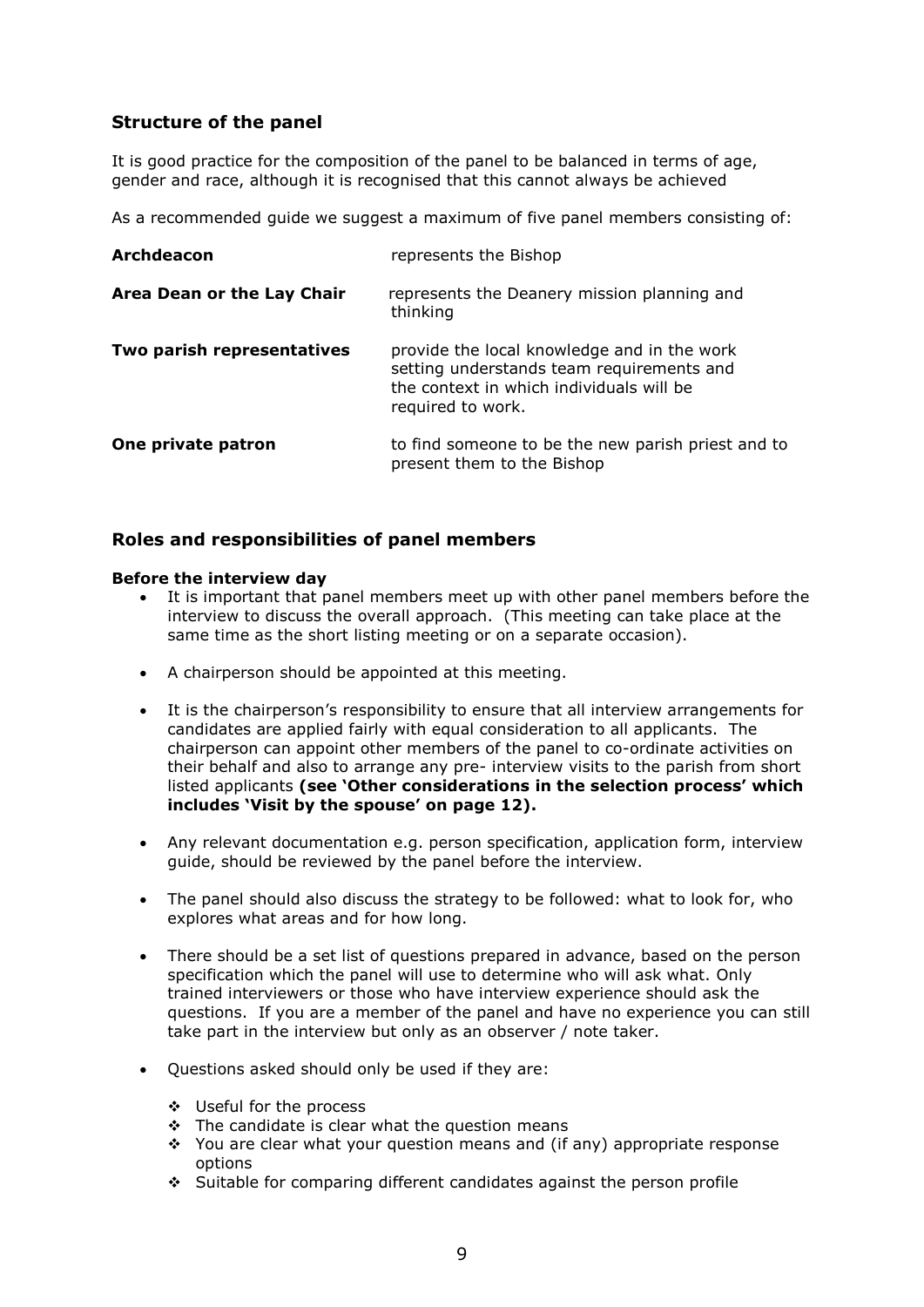# **(Sample questions are included in Appendix F)**

- Prior to the interview, the chairperson should ensure that the panel has agreed on how the interview is to be conducted.
- All panel members should keep notes of the interview but at least one member of the panel needs to be identified beforehand as the person that will record an evaluation of candidates against the criteria of the role. This should be completed on all candidates as it will assist in any subsequent one to one meeting with the candidate and with feedback to unsuccessful candidates.

#### **(Refer to Appendix C for Preparation for Interview Checklist)**

#### **During**

The interview will take place in the context of prayer and the systematic testing of each candidate against the criteria will include testing out the insights gained through the process of discernment. Notes will be taken during the interview and a standard interview report form should be used for this purpose by all panel members. **(Refer to Appendix G for sample Interview Report)**

The **chairperson** has responsibility for:

- Welcoming the candidate and making them feel at ease
- ❖ Introducing panel members
- \* Maintaining control of the interview e.g. by picking up on any points which may need further exploration and summarising where appropriate
- Explaining the format of the interview and the expected length of time (try to stick to the timetable; interviews too frequently overrun). As a general guide allow one hour for the interview with a  $15 - 30$  minute break in between the next one. This will allow you a small time for reflection and some extra time for any interviews that overrun
- Outlining the role
- $\div$  Explaining that you will be taking notes giving reasons

All **panel members** have responsibility for:

- Asking open questions as per the questions set
- Avoiding closed questions that illicit a 'yes / no' response
- $\div$  Avoiding going back over the application form, repeating what is already there (anything that needs clarifying from the application form should be picked up by the chairperson)
- Listening and looking attentive, allowing the candidate time to think and speak. Remember that the candidate should be doing most of the talking. Try to read between the lines of what is being said.
- $\cdot \cdot$  Probing if the need arises, it is better to get any doubts out into the open than to wonder about them afterwards
- $\div$  Being aware of your own behaviour during the interview, in particular it is important to avoid distractions such as shuffling papers and talking to each other and staring fixedly at the candidate. This can be just as unsettling as appearing to take no interest at all.

#### **The close of the interview**

The **chairperson** has responsibility for**:** 

- ◆ Allowing the candidate time to ask questions at the end of the interview
- Advising the candidate what will happen next e.g. when you will make the selection decision, when they will know the outcome etc.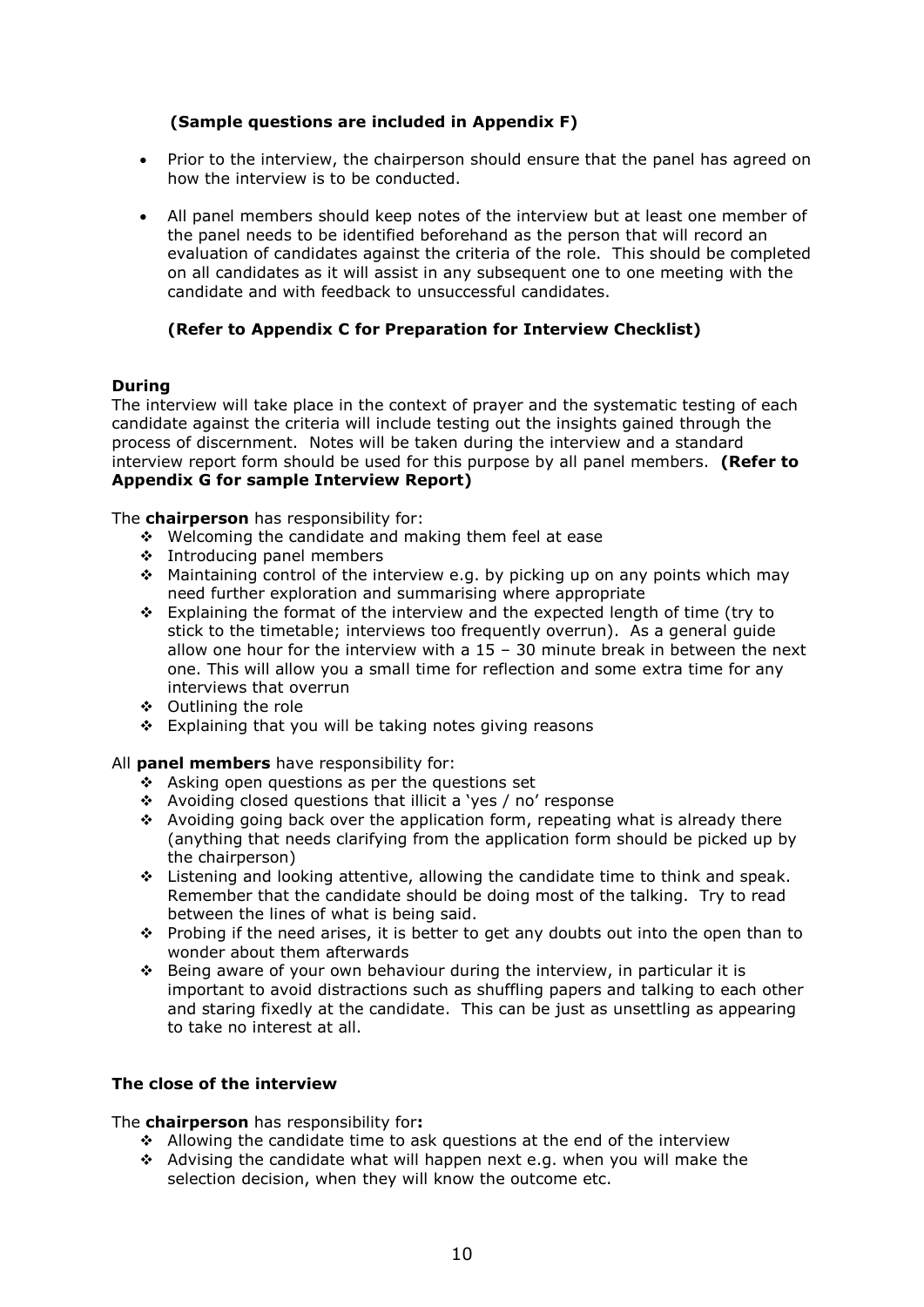$\div$  Thanking the candidate for their time.

#### **Afterwards**

#### The **chairperson** should:

- $\div$  Lead the discussion of the candidate recording the panel's assessment, differences of opinion within the panel, and ensuring those members' judgements are based on evidence rather than guess-work.
- $\div$  Classify and evaluate the behaviour of the candidate in terms of the criteria being assessed.
- Be aware that any record created about an individual and placed in a structured file (or input onto a computer) will give rise to individual rights under the Data Protection Act 1998. Specifically applicants will have the right, upon written request, to be given a copy of their own file. Interview notes should therefore be compiled with this in mind.
- Notify the candidates of the outcome as soon as possible; you may wish to delay telling any reserve candidate until the first choice has been accepted but this delay should not be too long.
- Ensure that the patrons make arrangements for the successful candidate to be presented to the Bishop - provisional appointment at this stage. (Only once the Bishop has satisfied himself on the candidate's fitness for office will the Bishop expresses the appointment through the licensing process).
- Arrange feedback to be given to any unsuccessful internal candidates ensuring that the feedback is developmental.
- \* Retain a note of why you appointed the successful person in case you receive any complaints of discrimination from those who were unsuccessful.

# **Confidentiality and Data Protection**

- Confidentiality both in relation to identities and to information disclosed should be maintained at all times by all participating in the process.
- It is likely that candidates would like their application to be treated in confidence and their identities not disclosed to people who are not part of the process.
- If group activities are involved with other applicants it is recommended that candidates are asked to keep the identity of other candidates confidential.
- When making notes about candidates at any stage during the recruitment process those involved should avoid recording personal thoughts, which the writer would not wish to be shared. Under the Data Protection Act candidates have the right to request sight of any papers relating to their application, including interview notes, and such comments could conceivably be actionable under other secular legislation and be disclosable in any such proceedings.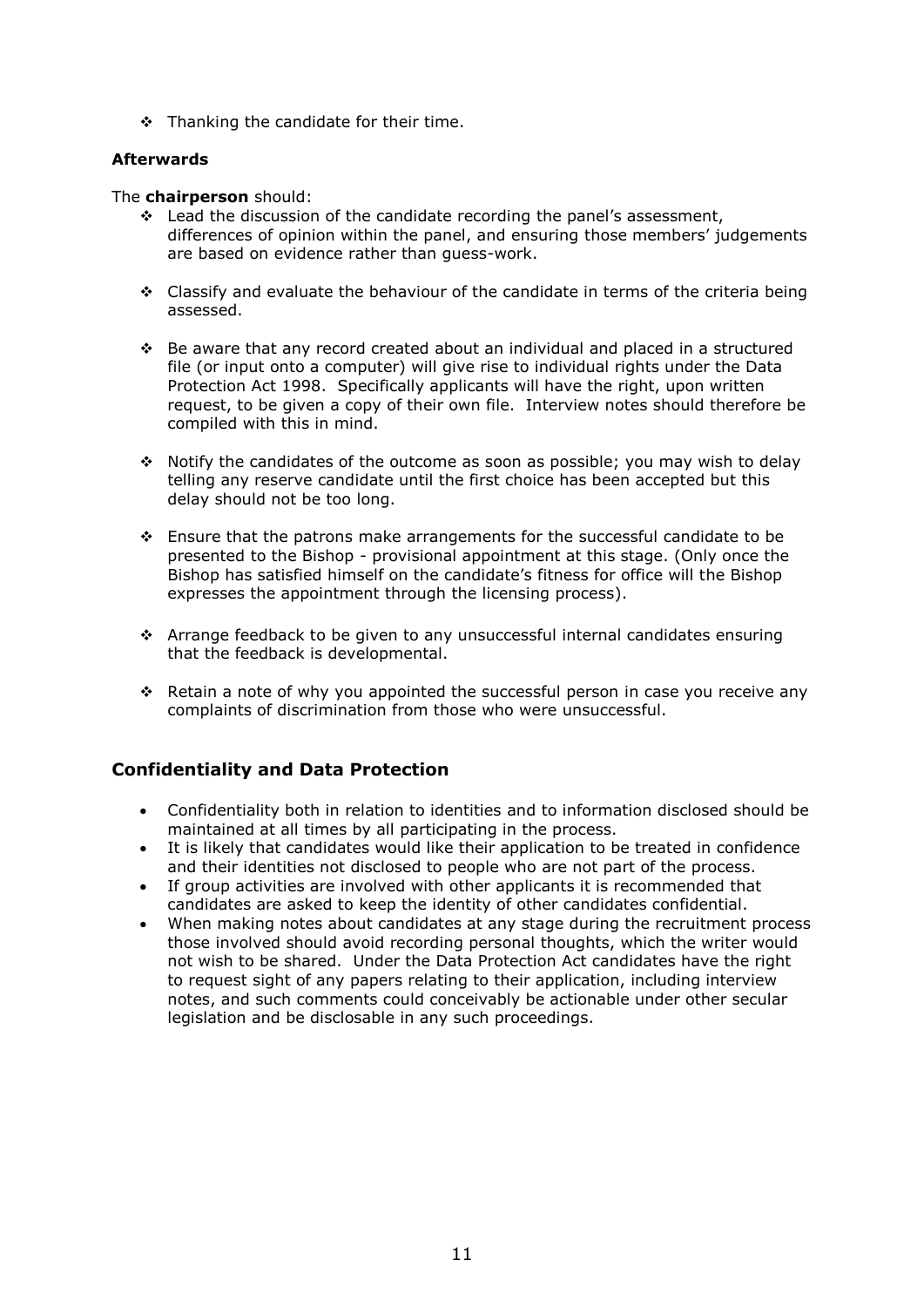# **Other considerations in the selection process**

#### **Meeting other people in the parish(es)**

If the candidates are to meet other people in the parish the guiding principles should be that:

- It is clear to candidates when they are being assessed and they have been informed accordingly.
- That each candidate has the same opportunity to meet the same people and to discuss the same issues
- If the purpose is to provide information about the role and the context, each candidate should meet the group prior to the formal in interview.
- It may be helpful for candidates to meet other members of the ministry team and, in the case of incumbent level offices, the Area Dean and /or Lay Chair.

#### *Candidates should not be expected to 'work a room' at a social gathering unless this is specifically a requirement of the person specification.*

- It is easier to manage meetings with candidates where there is only one candidate present. In addition care must be taken not to make any decisions on the basis of evidence provided at these meetings about how the candidate/s met the person specification.
- The parish should not expect to make a collective decision based on their impression of the candidate as this will be handled by parish representatives who have been appointed to the interview panel and chosen to take a decision on behalf of the parish.
- If any information about the candidate comes to light during a meeting the chair of the interview panel may ask for disclosure of any such information prior to the formal interview so that issues raised can be dealt with or put aside.
- All information about candidates can be properly taken into account so long as it has been carefully assessed both for accuracy and relevance. This assessment process is particularly important in using information gleaned from candidates from other sources, for example information put into the public domain by candidates themselves on social networking sites or blogs.
- Your congregation will want to know everything about the candidates. Remember that the candidates may not have told their churches that they are looking for a move, so be sensitive about how much information you divulge.

#### **Visit by the spouse**

Selection processes are about appointing a new minister and whilst it may seem appropriate to invite a candidates partner and family (if they have one) with them to the interview it could actually imply bias against single applicants. You may therefore want to: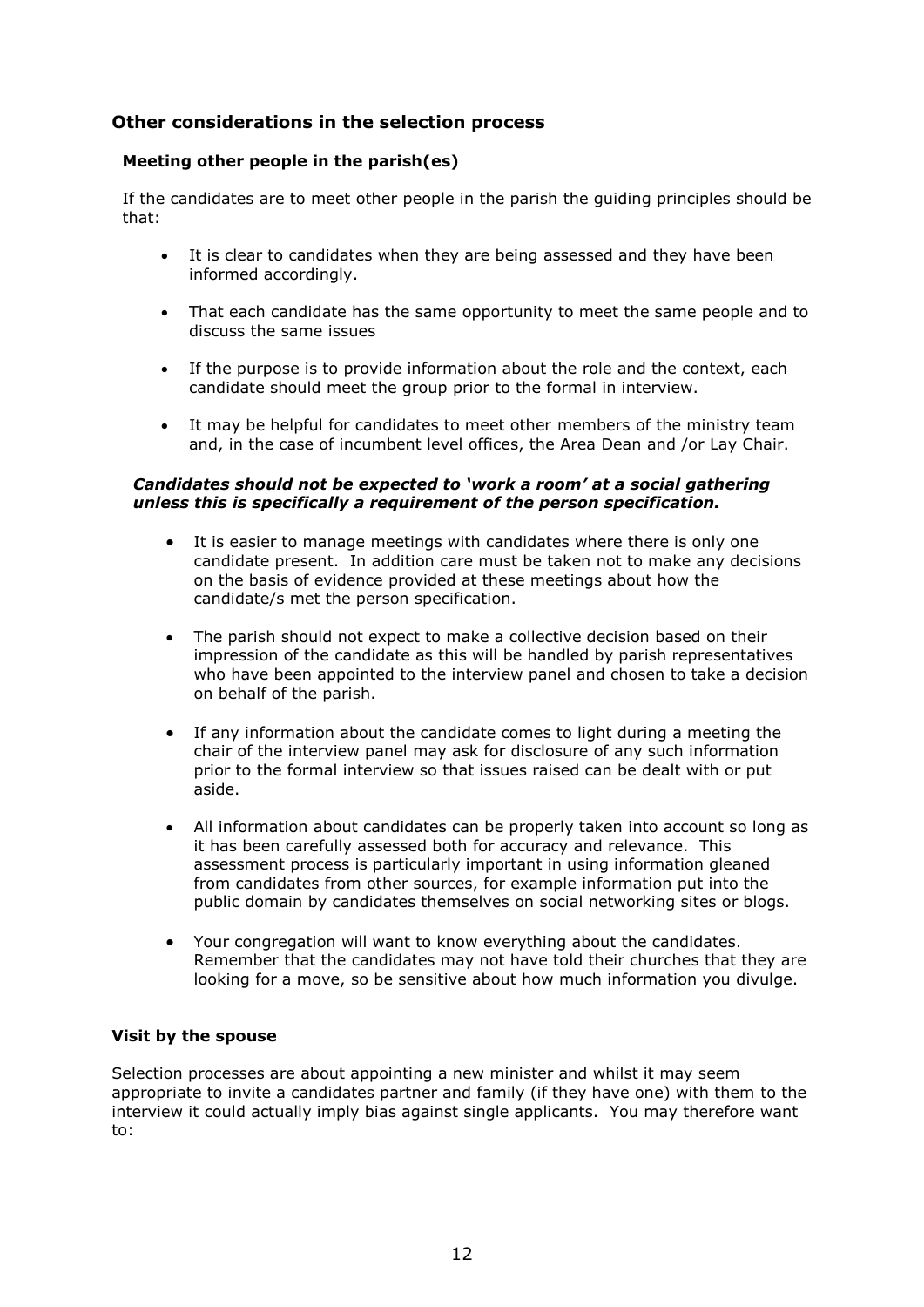- 1. Invite candidates to come and look round the church, community, and house before the interview day. If they have school aged children they may want to visit a school before the formal process starts. **OR**
- 2. Delay a visit by the spouse / family until after a candidate has been offered a role.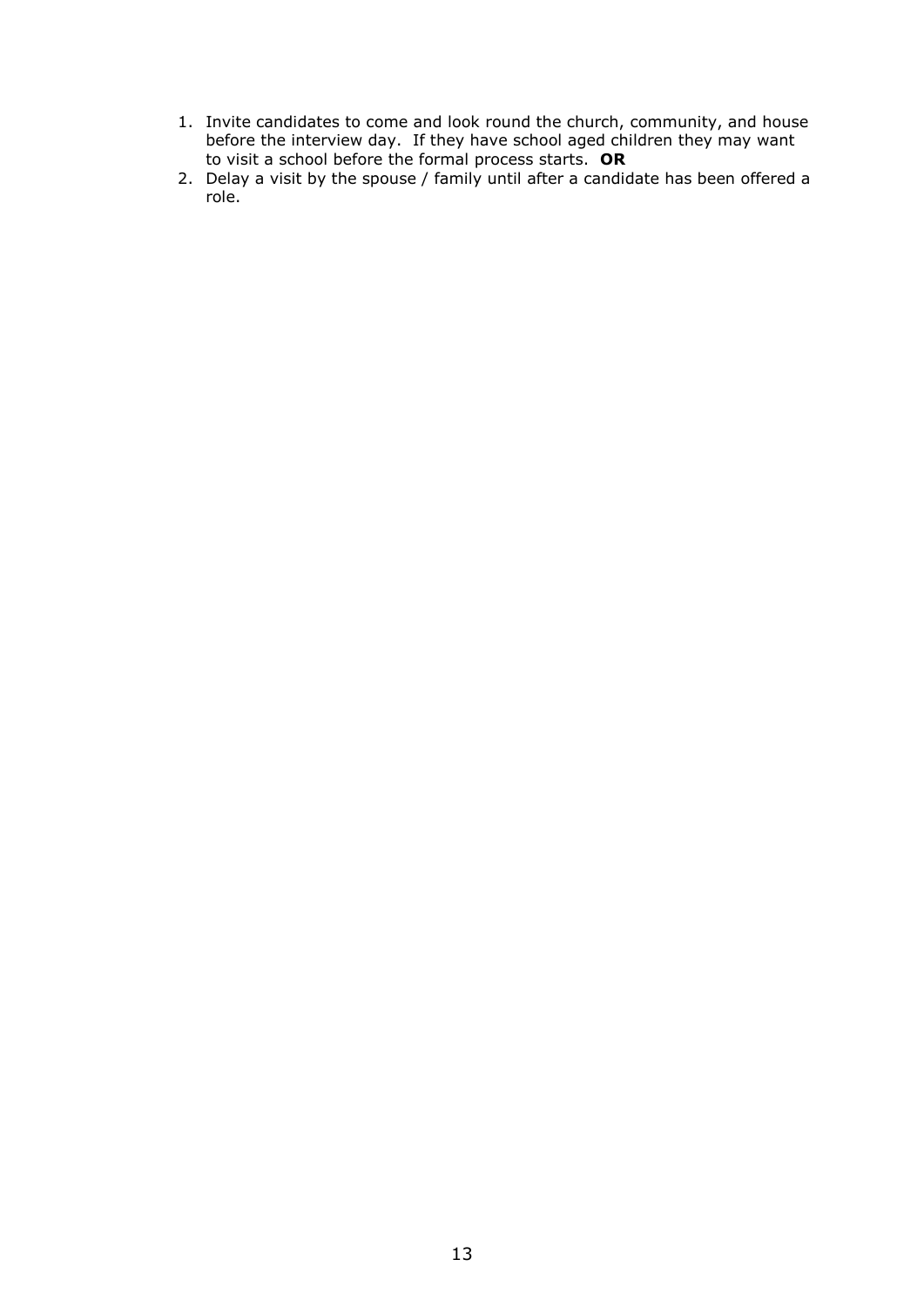# **APPENDICES**

| <b>Appendix A - Short listing template</b>                            | 15 |
|-----------------------------------------------------------------------|----|
| <b>Appendix B - Presentation Topics</b>                               | 16 |
| <b>Appendix B - Preparation for interview - Checklist</b>             | 17 |
| <b>Appendix C</b> $-$ Equality and Diversity issues                   | 18 |
| <b>Appendix D</b> – Avoiding discriminatory questions                 | 19 |
| <b>Appendix E</b> $-$ Example questions for the appointment of Clergy | 21 |
| <b>Appendix <math>F -</math></b> Interview report template            | 23 |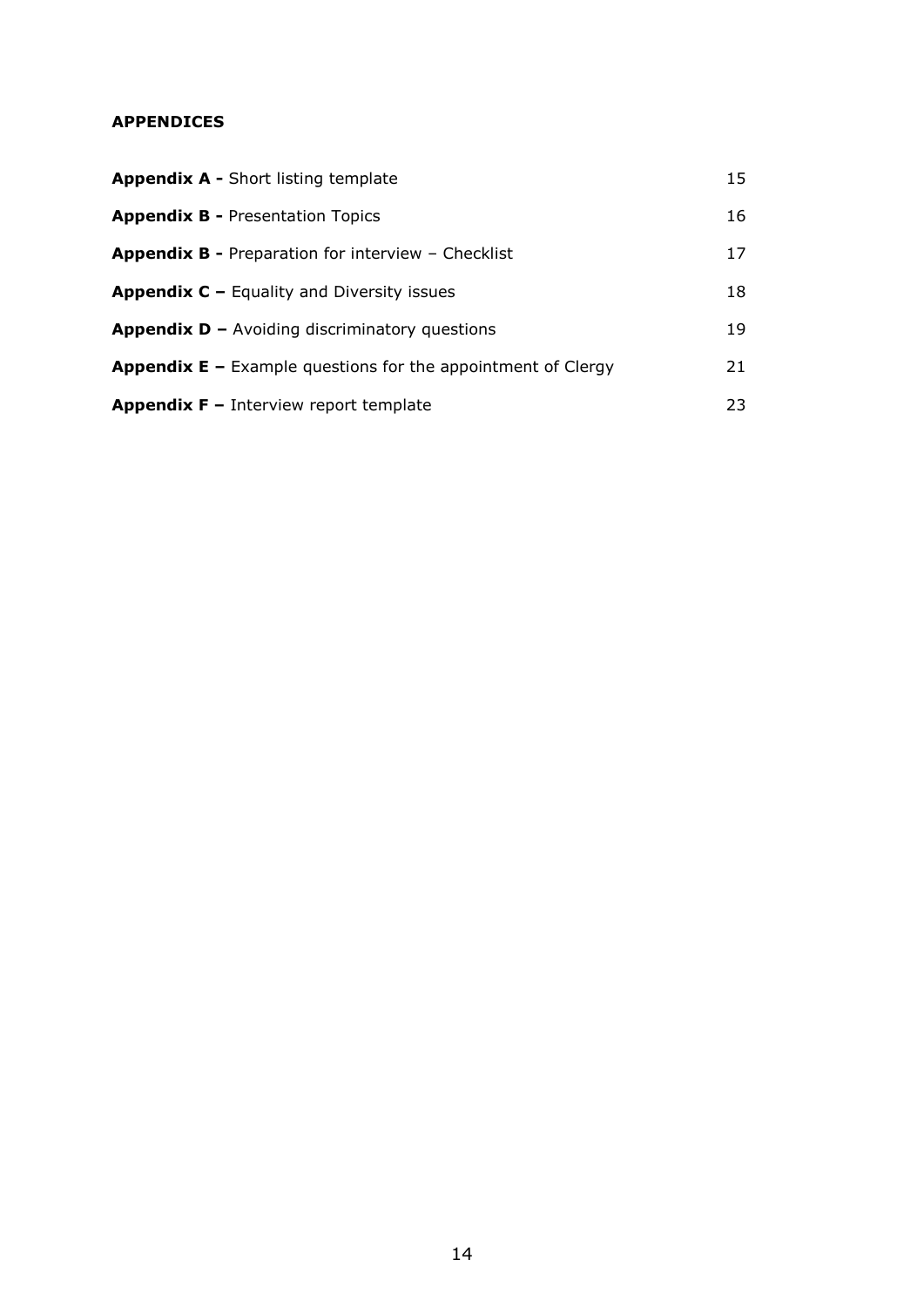# **Appendix A**

# **Short listing Template**

| Date:                                                                                 |              |                         |                                | <b>Vacancy title:</b> |   |   |                         |   |
|---------------------------------------------------------------------------------------|--------------|-------------------------|--------------------------------|-----------------------|---|---|-------------------------|---|
| <b>Panel Chair:</b>                                                                   |              |                         | <b>Names of panel members:</b> |                       |   |   |                         |   |
|                                                                                       |              |                         |                                |                       |   |   |                         |   |
|                                                                                       |              |                         |                                |                       |   |   |                         |   |
|                                                                                       |              |                         |                                |                       |   |   |                         |   |
| Scoring:<br>$0 = Does not meet criteria 1 = partly meets 2 = fully meets 3 = exceeds$ |              |                         |                                |                       |   |   |                         |   |
| <b>Number of</b>                                                                      | $\mathbf{1}$ | $\overline{\mathbf{2}}$ | $\mathbf{3}$                   | 4                     | 5 | 6 | $\overline{\mathbf{z}}$ | 8 |
| candidate                                                                             |              |                         |                                |                       |   |   |                         |   |
| <b>Essential Criteria</b>                                                             |              |                         |                                |                       |   |   |                         |   |
| $\mathbf{1}$                                                                          |              |                         |                                |                       |   |   |                         |   |
| $\overline{\mathbf{2}}$                                                               |              |                         |                                |                       |   |   |                         |   |
| 3                                                                                     |              |                         |                                |                       |   |   |                         |   |
| 4                                                                                     |              |                         |                                |                       |   |   |                         |   |
| 5                                                                                     |              |                         |                                |                       |   |   |                         |   |
| <b>Desirable Criteria</b>                                                             |              |                         |                                |                       |   |   |                         |   |
| $\mathbf{1}$                                                                          |              |                         |                                |                       |   |   |                         |   |
| $\mathbf{2}$                                                                          |              |                         |                                |                       |   |   |                         |   |
| 3                                                                                     |              |                         |                                |                       |   |   |                         |   |
| $\overline{\mathbf{4}}$                                                               |              |                         |                                |                       |   |   |                         |   |
| 5                                                                                     |              |                         |                                |                       |   |   |                         |   |
| <b>Total</b>                                                                          |              |                         |                                |                       |   |   |                         |   |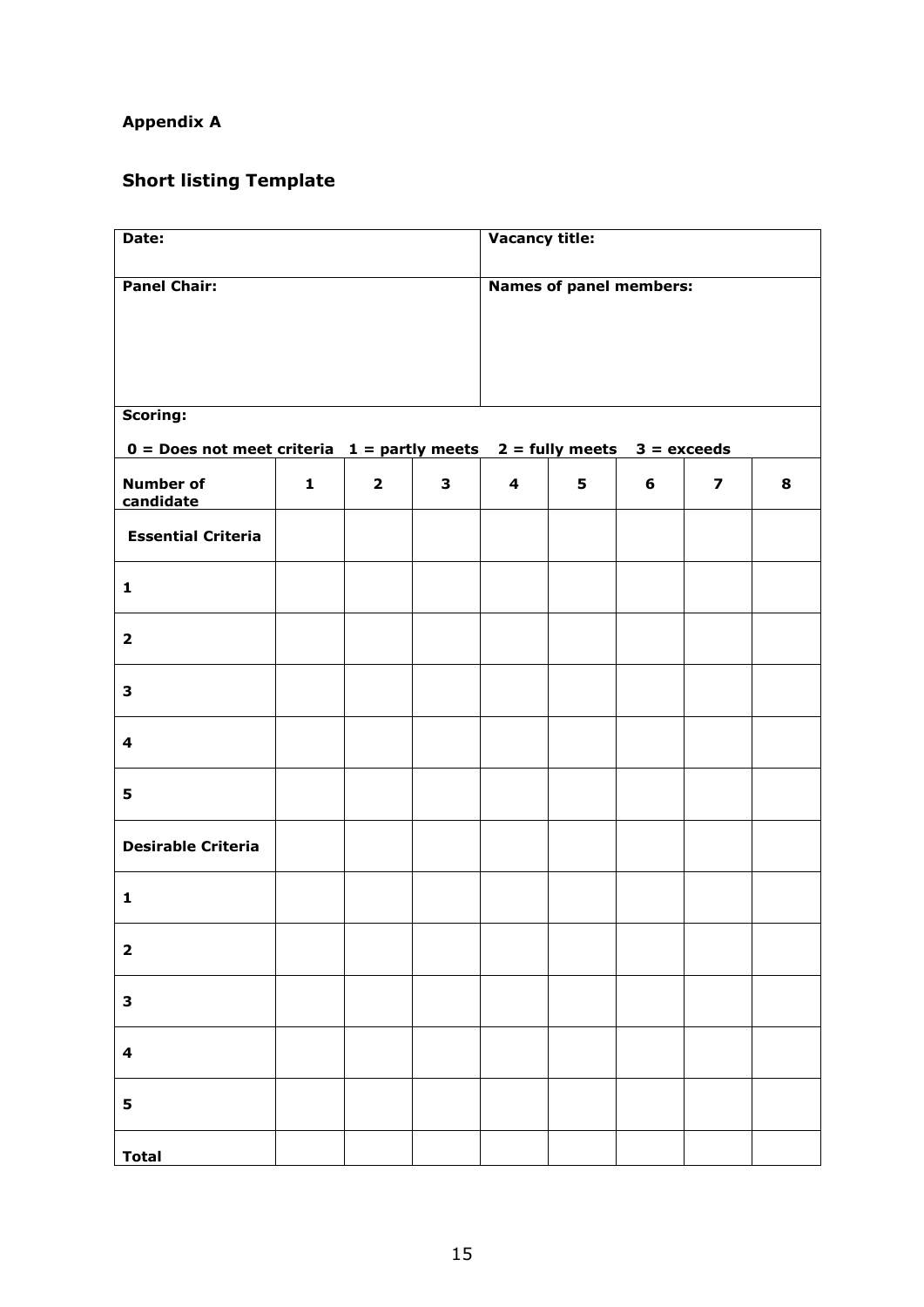# **Appendix B**

#### **Example Presentation Topics**

Candidates are requested to present on a topic relevant to the post. The presentation will usually last between 7 - 10 minutes maximum. Below are some example topics:

#### **Prepare a 10 minute presentation on:**

- 1. The role and work of a priest in a local parish (for a catholic parish).
- 2. What your priorities in ministry would be during your first year as incumbent.
- 3. What you hope to have achieved after your first year in post.
- 4. What has attracted you to the position as Vicar here, and what you see as the chief challenges for the post.
- 5. What your priorities in ministry would be at each of the two churches during your first year as incumbent.
- 6. Three key strategies for growth which you would consider appropriate in XXXXXX.
- 7. What you will do in the first 6 months in your new post and how you will do it.
- 8. How you see the role of Team Rector of XXXX developing over the next few years.
- 9. The five prime objectives you might set yourself to achieve during your first six months in post, and how you would go about them.
- 10. What your understanding of Fresh Expressions of church is, and their effectiveness in urban priority areas.
- 11. What you might look for and what challenges you would expect in developing lay leaders in an urban context.
- 12.Something about yourself, your faith journey, and why you believe God is calling you to St XXXXXX
- 13. The faith-journey that has brought you to this point in your ministry.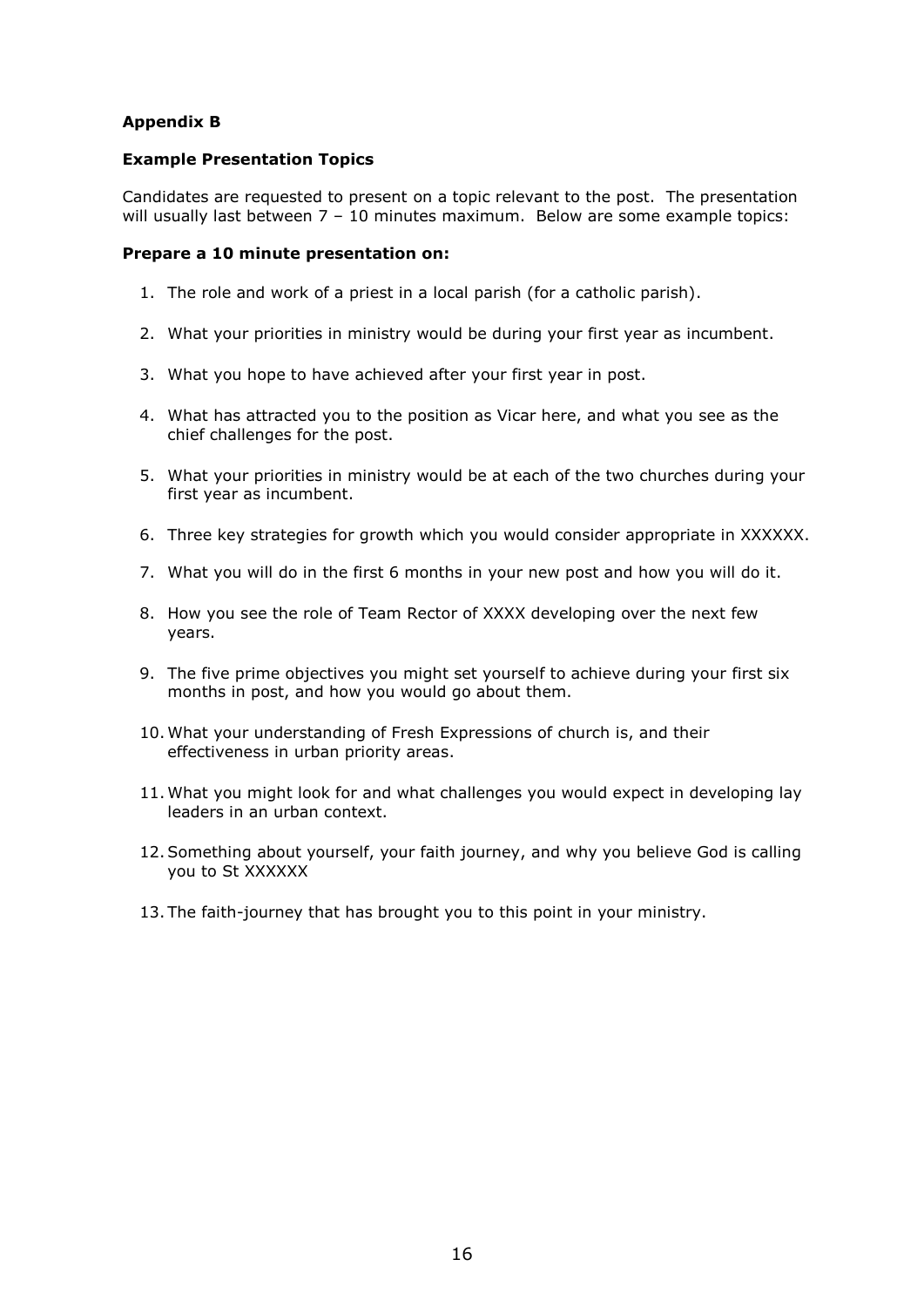# **Appendix C**

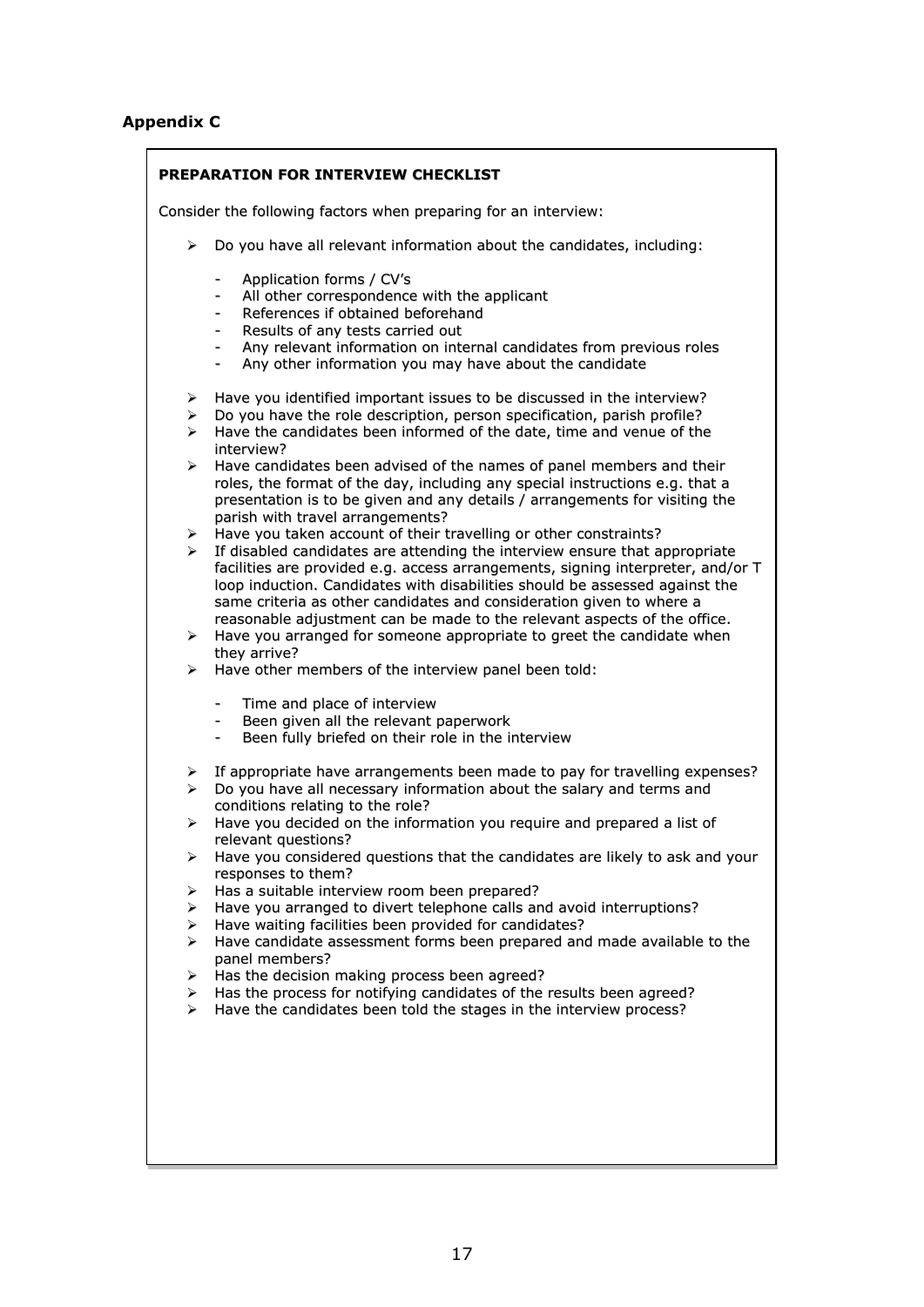# **Appendix D**

# **Equality and Diversity issues**

The Equality Act 2010 came into force in October 2010. It harmonises and replaces previous legislation protecting people from discrimination in the context of their work. The act protects applicants against discrimination because of 'protected characteristics':

- sex;
- gender reassignment;
- pregnancy and maternity;
- marriage or civil partnership;
- race, colour, nationality, ethnic origins and national origins;
- religion or belief:
- sexual orientation;
- age; and
- disability

The general principle contained in the UK's anti – discrimination legislation is that all job applicants must be treated equally, irrespective of sex, race, etc. The structure of the law on disability is slightly different in that the employer may choose if it wishes to treat a disabled candidate more favourable than other candidates (and in some cases must treat a disabled candidate more favourable than other candidates).

#### **Types of discrimination**

- 1. **Direct Discrimination –** This occurs when someone is treated less favourably than another person because of a protected characteristic they have.
- 2. **Associative Discrimination –** This is direct discrimination against someone because they associate with another person who possesses a protected characteristic e.g. if an applicant has a disabled son. Associative discrimination applies to all the protected characteristics except marriage / civil partnership and pregnancy / maternity.
- 3. **Perceptive Discrimination –** This is direct discrimination against an individual because others think he or she possesses a particular protected characteristic e.g. a person is not appointed to a post because those making the appointment assume that he is much younger than he really is. Perceptive discrimination applies to all the protected characteristics except marriage / civil partnership and pregnancy / maternity.
- 4. **Indirect Discrimination –** This occurs when a condition, rule, policy or practice is applied across the board but particularly damages people who share a protected characteristic e.g. a post is advertised on the basis that it is only open to applicants with a driving licence, which places disabled people at a disadvantage. Indirect discrimination can be justified if it can be shown that it is a proportionate means of achieving a legitimate aim. This means that the employer must act reasonably and should be able to show that he or she has considered less discriminatory alternatives.
- 5. **Harassment –** This is unwanted conduct, related to a protected characteristic, which has the purpose or effect of violating and individual's dignity or creating or an intimidating, hostile, degrading, humiliating or offensive environment for that individual. It applies to all the protected characteristics except marriage / civil partnership and pregnancy / maternity.
- 6. **Victimisation –** This occurs when a person is treated unfairly because he or she has made or supported a complaint or raised a grievance under the Act.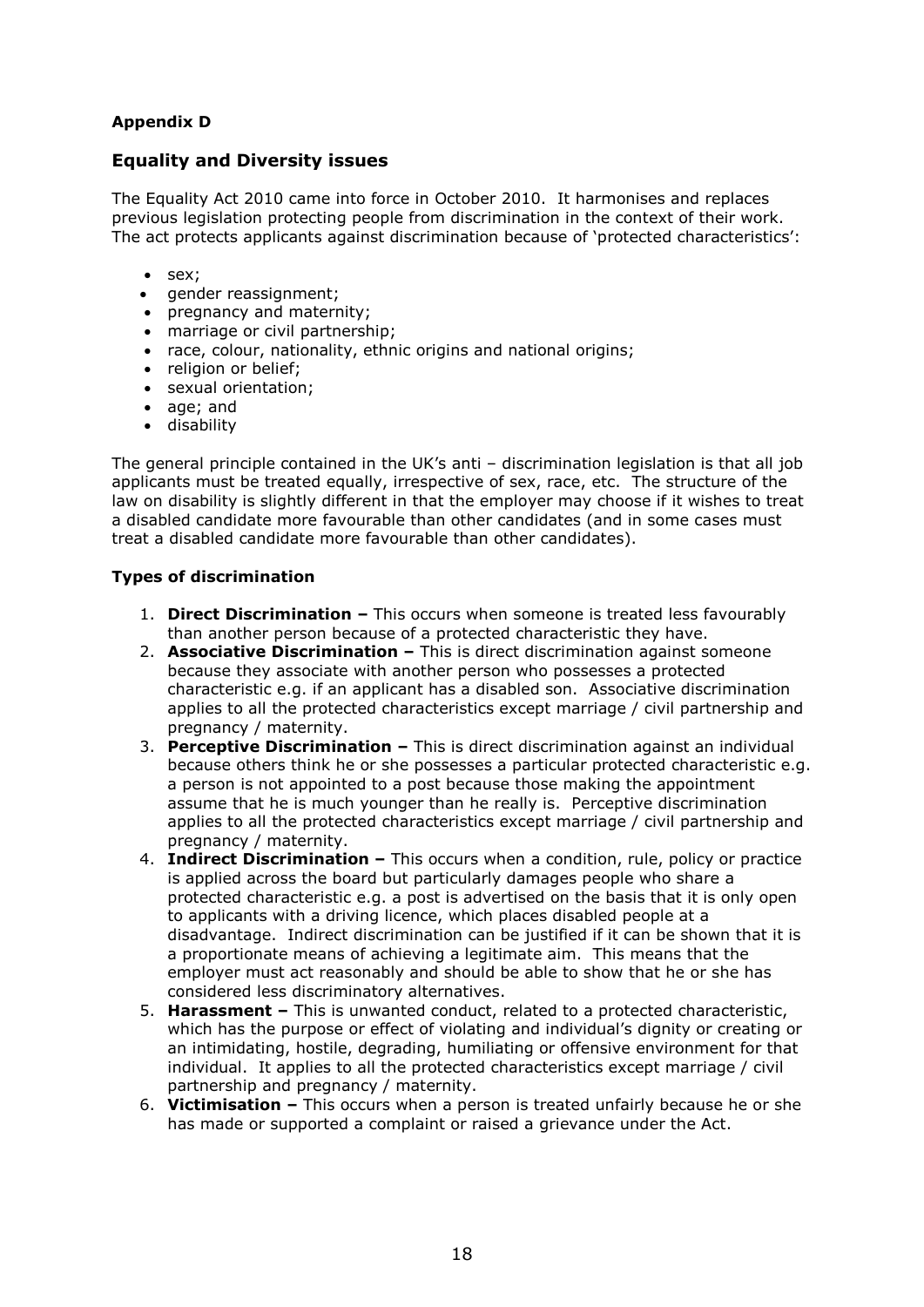# **Application of the Act to Clergy appointments**

As previously mentioned in the main body of this document the application of the Act to Clergy appointments is not straightforward as Clergy are not 'employees' and do not have contracts of employment. That said in order to avoid any claims of unfair discrimination in our appointment process, we do need to ensure that that we adhere to the guiding principles of the Act and treat all applicants fairly as though they were subject to it.

It is important that those concerned in the appointments process in the Church familiarise themselves with this Act and ensure that any requirements imposed in relation to a 'protected characteristic' under the Equality Act are both justified and properly applied.

If things go awry those involved in the process could be the subject of a complaint, either through the grievance procedure or an employment tribunal i.e. discrimination claim. This might require those individuals, including patrons and PCC representatives, to appear in the witness box to justify their behaviour with possible adverse implications from the point of view of cost, loss of time and damage to reputation.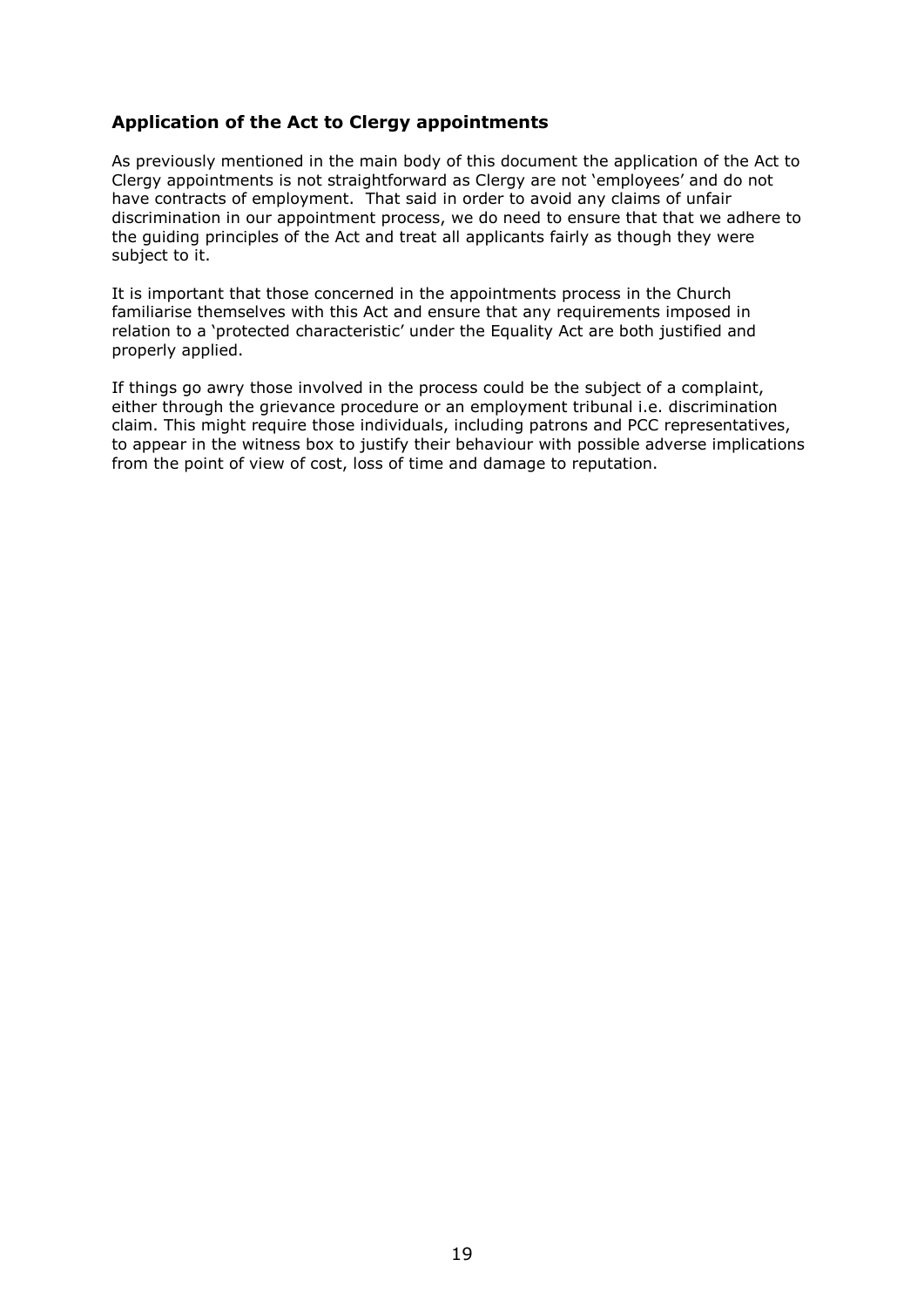# **Appendix E**

### **Avoiding discriminatory questions**

Parish representatives need to exercise considerable sensitivity. When considering asking a personal question, one guiding principle should be 'Don't ask a question that you would not answer yourself'. The interview must not be used to ask intimate questions about marital history, sexuality, personal financial matters, or past history of mental illness. If there are issues that worry the parish representatives, they should consult the bishop.

It is helpful to concentrate on how candidates work in practice rather than how effectively they handle ideas, and to try to obtain stories of actual experience rather than theory.

- Questions that encourage discussion and that begin with **what, where, why** and **how.**
- \* You avoid closed questions which elicit a 'yes' or 'no' response. For example it is better to ask 'What do you like about your present role?' as opposed to 'Do you like your present role? Use phrases such as 'Tell us what you think about……………………….'
- Ask questions that relate to required job competencies and the applicant's previous experience, e.g. 'Describe a time when……' and 'What did you learn from this?'
- $\div$  Include questions that explore vocational issues relating to the individual's ministries and how their calling and experience will enable them to fulfil the needs of this particular role.
- $\cdot$  Avoid any questions that might appear to be discriminatory on grounds of sex, race, religion or belief, age or disability such as:

| Don't say                               | Do say                               |
|-----------------------------------------|--------------------------------------|
| Are you planning to get married / have  | What are your general aims and goals |
| a family in the next few years?         | over the next three/five years?      |
| Are you likely to want to take holidays | Do you have any holidays planned in  |
| in your own country?                    | the next few months that we need to  |
|                                         | be aware of?                         |
| Will your disability mean that you have | Is there anything regarding your     |
| to have time off for hospital visits?   | disability that we need to be made   |
|                                         | aware of?                            |
| Do you think you would be able to work  | When working as part of a team what  |
| in a team role where everyone else is   | do you most enjoy / least enjoy?     |
| younger than you?                       |                                      |

 $\div$  Ensure that you can justify the relevance of any questions you intend to ask.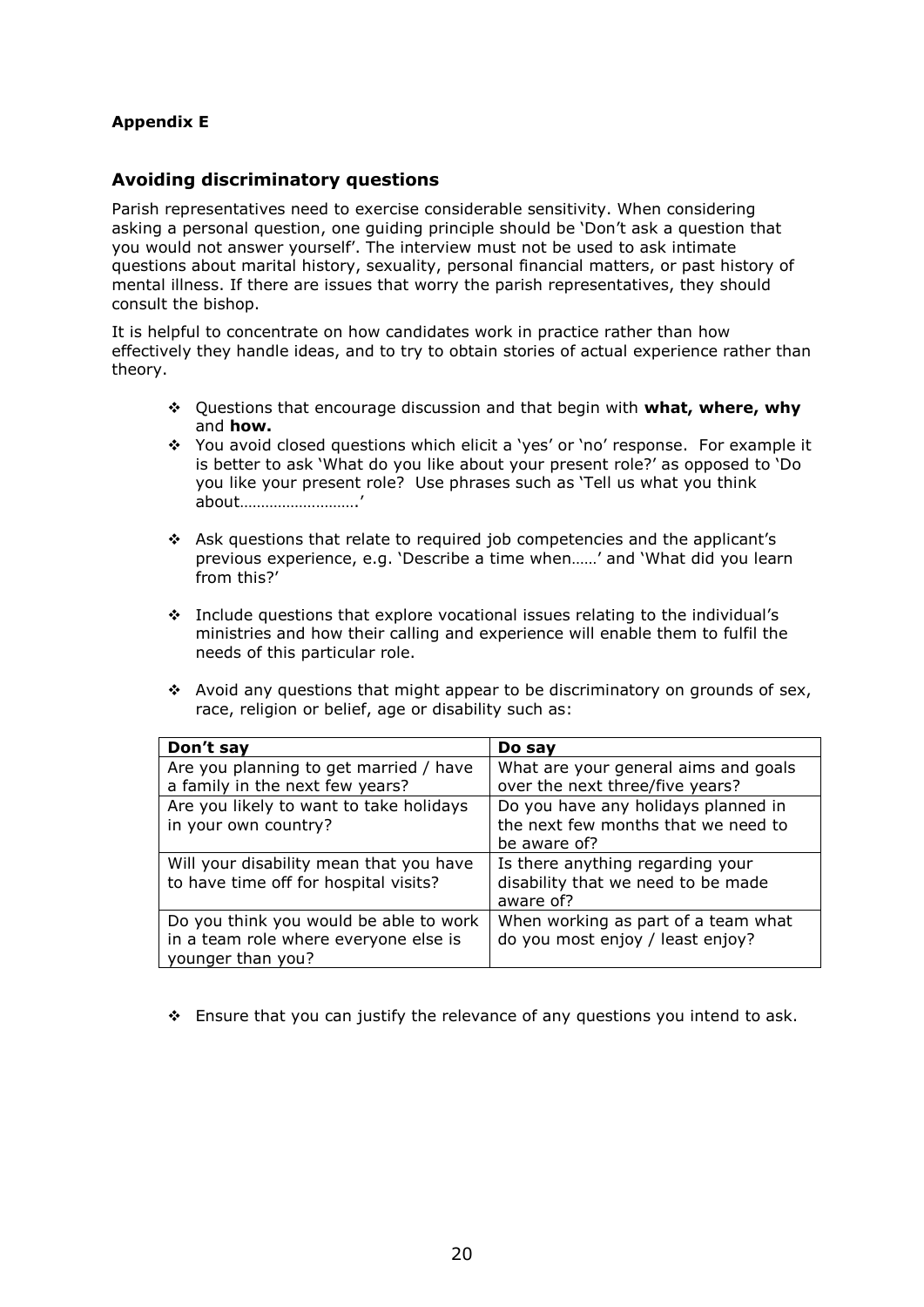# **Appendix F**

# **Example Questions for the Appointment of Clergy**

The purpose of an interview is to enable the Panel to compare the candidate with the person specification. Therefore, each question should be designed to reveal the candidate's match, or lack of match, to the person specification. A small sample of interview questions are detailed below, you not endless and you

- 1. Please tell us about yourself, your faith journey and why you believe God is calling you to this post.
- 2. What do you see as being the main challenges of the post? How will you approach the challenges?
- 3. How would you describe your leadership style? Give a recent example of how you have put this into practice.
- 4. What do you understand by collaborative ministry?
- 5. Give an example of where you have discerned gifts in people and made good use of them.
- 6. What experience do you have of lay leadership teams and what factors would you see as being key to their effectiveness?
- 7. Given the diocesan growth agenda, tell us what you understand by growth and how you would set about helping the Church to grow.
- 8. Tell us about a mission initiative undertaken in your present Parish.
- 9. What kind of barriers have you experienced which prevent the Church engaging in the local community, and how can they be overcome?
- 10. How have you responded to those who are not Church members who have asked for your help?
- 11. How would you endeavour to ensure that young people are welcomed and nurtured in the faith and practice of the Church?
- 12. Describe an initiative that you led which proved difficult or failed, and explain what you learned from it.
- 13. What is your view of the special needs of an urban/rural community. How would you try to ensure that they are met?
- 14. What are the joys and pitfalls of ecumenical links? Give examples of cooperative ventures you have been involved with.
- 15. What changes have you encouraged and achieved at [present parish] during your tenure?
- 16. What makes for good worship?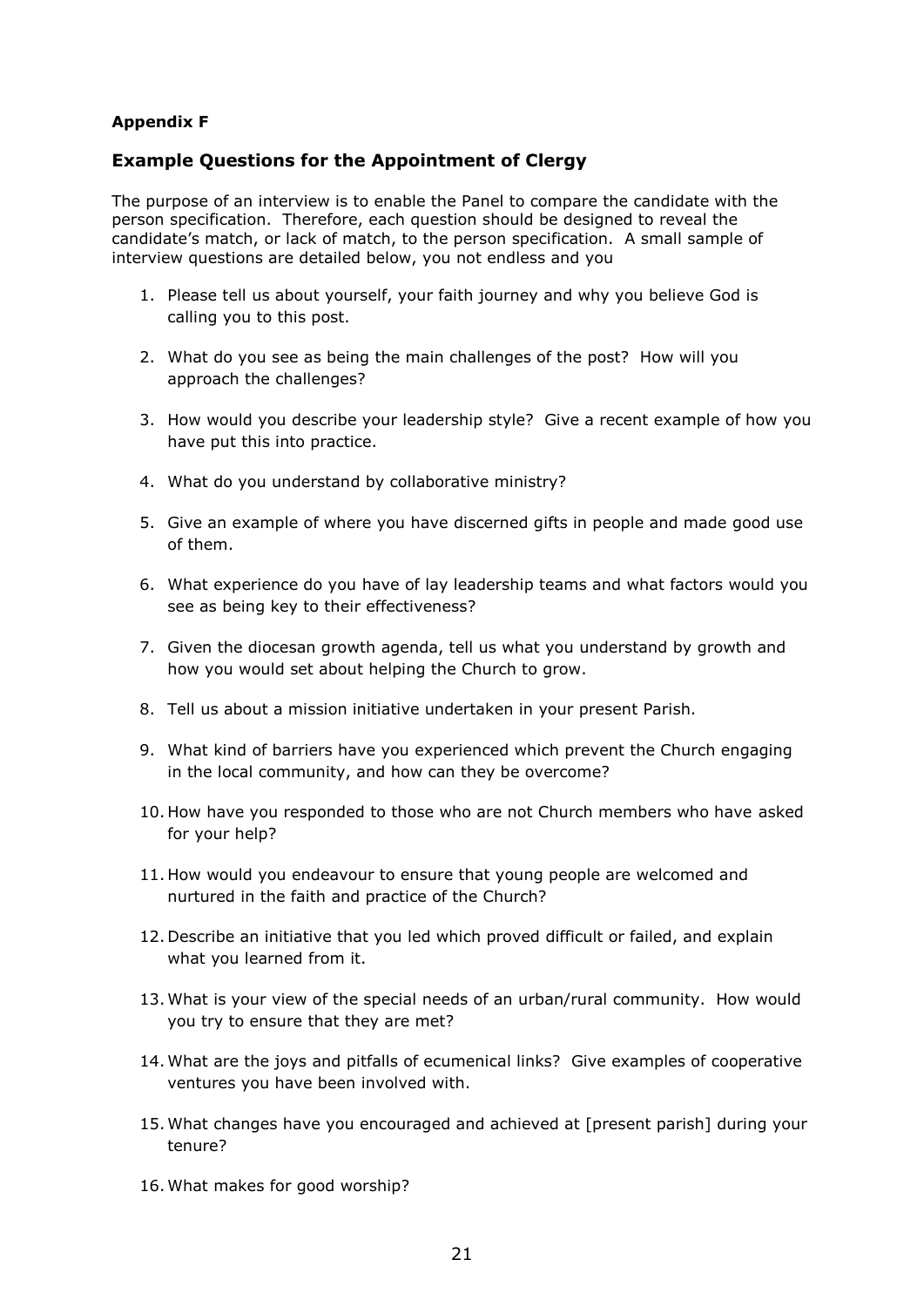- 17. How do you initiate and sustain growth in discipleship?
- 18. What is your experience of managing conflict?
- 19. There is a strong measure of support in this Diocese for women bishops. What are your views about women bishops?
- 20. What makes for an effective Chair of a meeting? Are you a good Chair?
- 21. How do you balance your time to include spiritual reflection and personal development?
- 22. How have you kept a balance if there have been various power groups in the parish?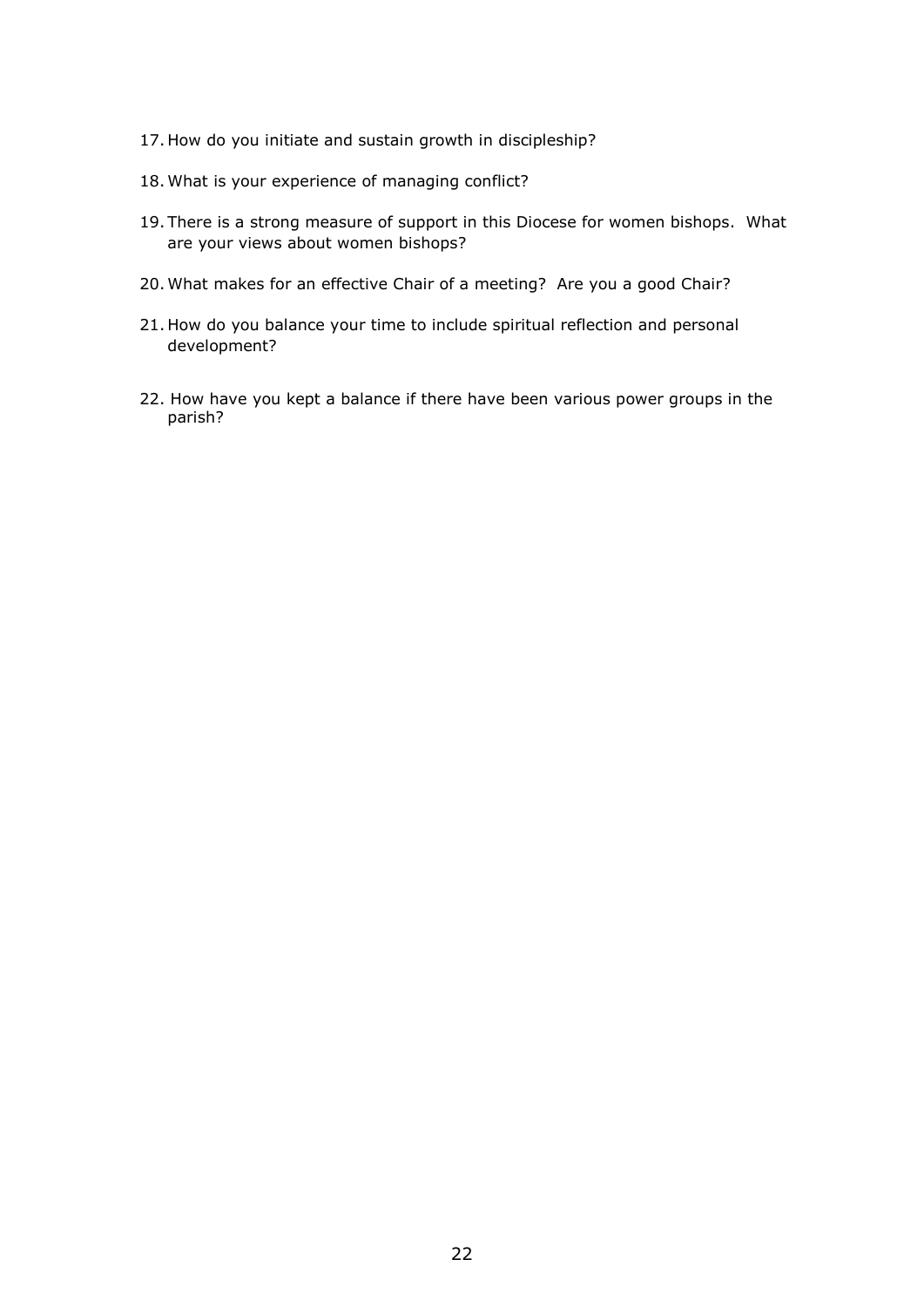#### **APPENDIX E**

**Interview Report**

**Role: Candidate:**

**Panel Members: Date:**

| Person                          | <b>Comments</b>     | <b>Score</b> |
|---------------------------------|---------------------|--------------|
| Specification<br>Qualifications |                     | $1 - 5$      |
|                                 |                     |              |
|                                 |                     |              |
|                                 |                     |              |
|                                 |                     |              |
|                                 |                     |              |
|                                 |                     |              |
| <b>Theological</b>              |                     |              |
|                                 |                     |              |
|                                 |                     |              |
|                                 |                     |              |
|                                 |                     |              |
|                                 |                     |              |
|                                 |                     |              |
| <b>Knowledge and</b>            |                     |              |
| <b>Skills</b>                   |                     |              |
|                                 |                     |              |
|                                 |                     |              |
|                                 |                     |              |
|                                 |                     |              |
|                                 |                     |              |
| <b>Experience</b>               |                     |              |
|                                 |                     |              |
|                                 |                     |              |
|                                 |                     |              |
|                                 |                     |              |
|                                 |                     |              |
|                                 |                     |              |
| <b>Personal Qualities</b>       |                     |              |
|                                 |                     |              |
|                                 |                     |              |
|                                 |                     |              |
|                                 |                     |              |
|                                 |                     |              |
|                                 |                     |              |
| <b>Circumstances</b>            | <b>DO NOT SCORE</b> |              |
| and other                       |                     |              |
| information                     |                     |              |
|                                 |                     |              |
|                                 |                     |              |
|                                 |                     |              |
|                                 |                     |              |
|                                 |                     |              |
| <b>Total</b>                    |                     |              |

**Additional Notes:**

**Successful / Not successful (circle)**